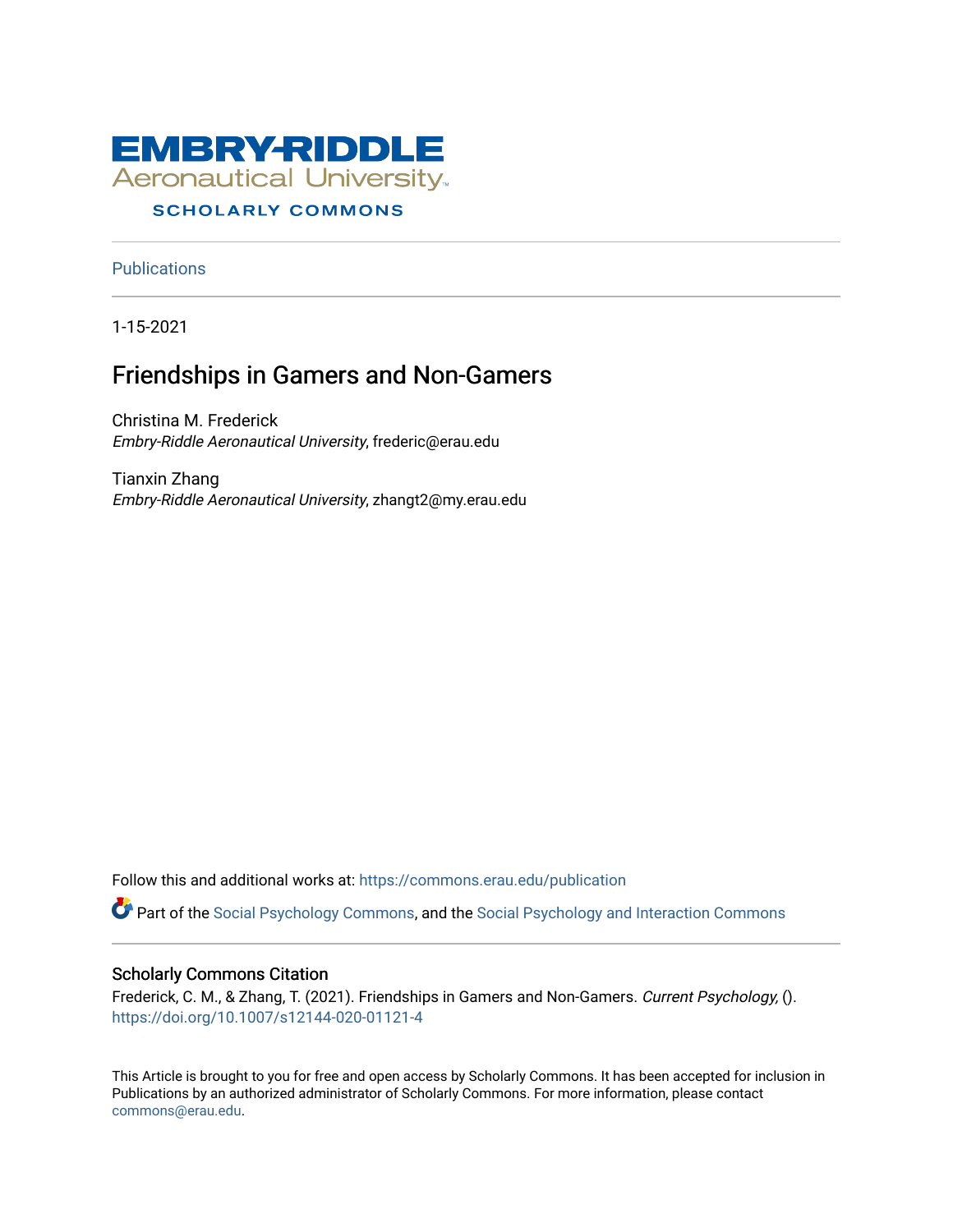# **Friendships in Gamers and Non-Gamers**

#### **Abstract**

Online social technologies, such as email, social networking applications, texting and others, are now used by a majority of individuals in the U.S. (Pew, 2018a). As a result, it is not uncommon to develop friendships with others that are conducted primarily in an online environment. However, we know little about the qualities of online friendships and how they may, or may not, differ from traditional face to face friendships. The present study focused on exploring friendship quality in online and offline domains using two groups: a gamer group and a non-gamer group that used non-gaming applications to connect with others online. Participants completed a demographic questionnaire to gather information about their online and face to face friendships, the McGill Friendship Questionnaire (Mendelsohn & Aboud, 2014) for their closest online and offline friends and measures of happiness, anxiety, and depression. In Study 1, within group comparison found that gamers' online friendships were of significantly higher quality than their offline friendships. For non-gamers, the opposite results were found. A second study was done using a larger, non-college-based sample. Results of Study 2 found that for gamers and nongamers offline friendships were of higher quality than online friendships, although both types of friendships existed in both groups. There were no differences between groups in general life happiness, anxiety or depression. Suggestions for follow-up research are presented.

Keywords: gaming, friendship, social networks, happiness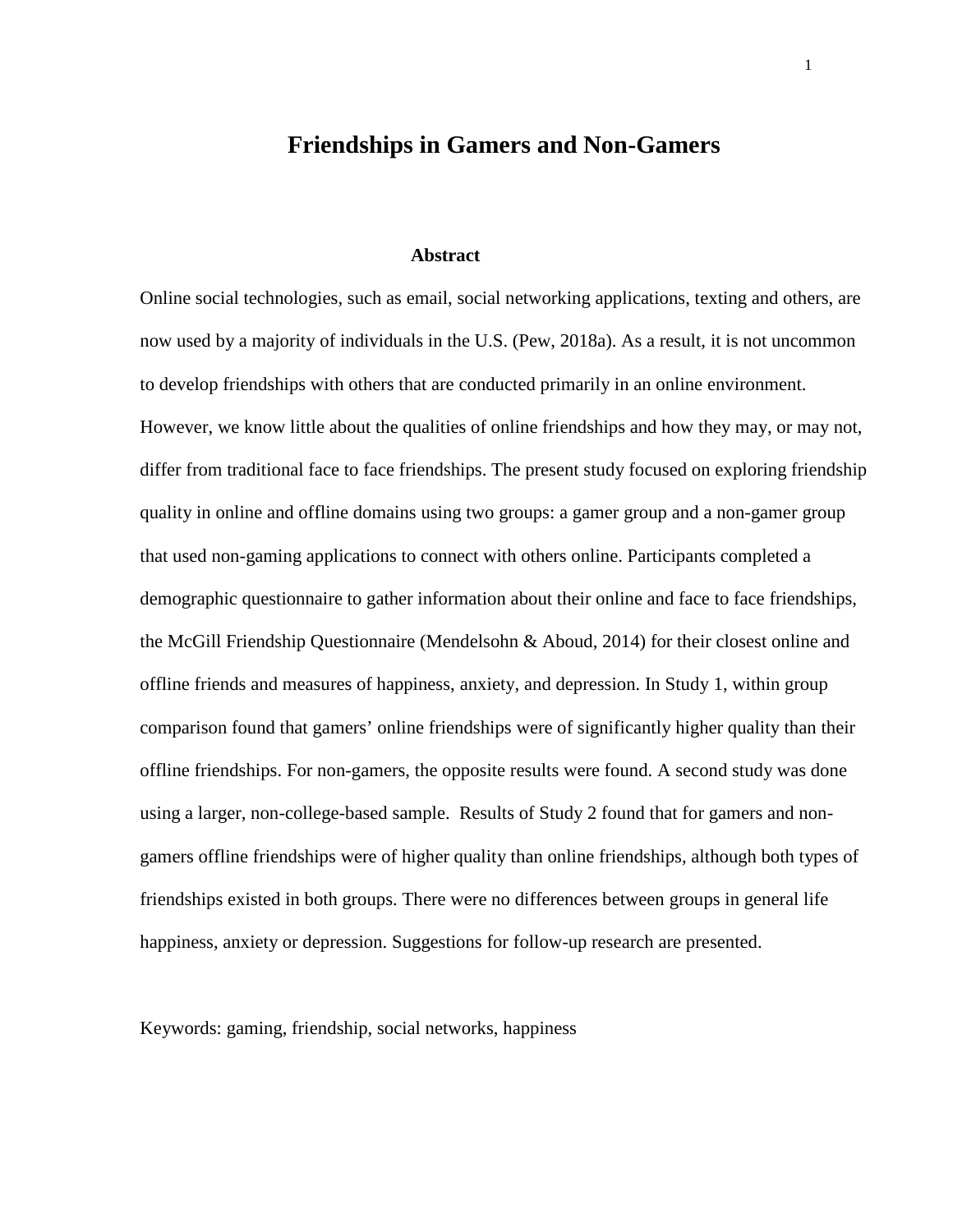#### **Friendships in Gamers and Non-gamers**

Across the world, it is now the norm to use social media platforms like Facebook, Instagram, and Snapchat to connect with friends and family. In the U.S., nearly 75% of adults report using Facebook to connect with others (Pew, 2018a). Although individuals generally have positive feelings and attitudes about our immersion in the digital world, awareness is growing of the risks of such immersion (Pew Research Center, 2018b). A potential risk of social media use is that meaningful connections between individuals will be changed or negatively impacted. (Bradshaw & Saha, 2010)

Another way people are interacting virtually with each other is by immersion into online communities, such as those offered by online games. There are more than one billion people worldwide who play online games, and almost one-half of the population in the U.S are video gamers (Liu, Li, & Santhanam. 2013). Similarly, when the public is asked how they perceive online gamers, people with no understanding of gaming often picture those gamers as isolated at home, hiding away from social activities, and not building real friendships in the virtual world (Kowert, Domahidi, Festl, & Quandt, 2014; PaaBen, Morgenroth, & Stratemeyer, 2017).

To gain a better understanding of social interactions and close relationships in both online and face to face (offline) environments, the present study examined online and offline friendships in both gamers and individuals who connected with others online, but were not gamers, and then compared the quality of online and offline friendships within and between groups. For simplicity and clarity, the group comprised of individuals who connected with others online, but not through games is referred to in this study as the non-gamer group. The purpose of the study was to empirically study how friendships may differ depending on the environment in which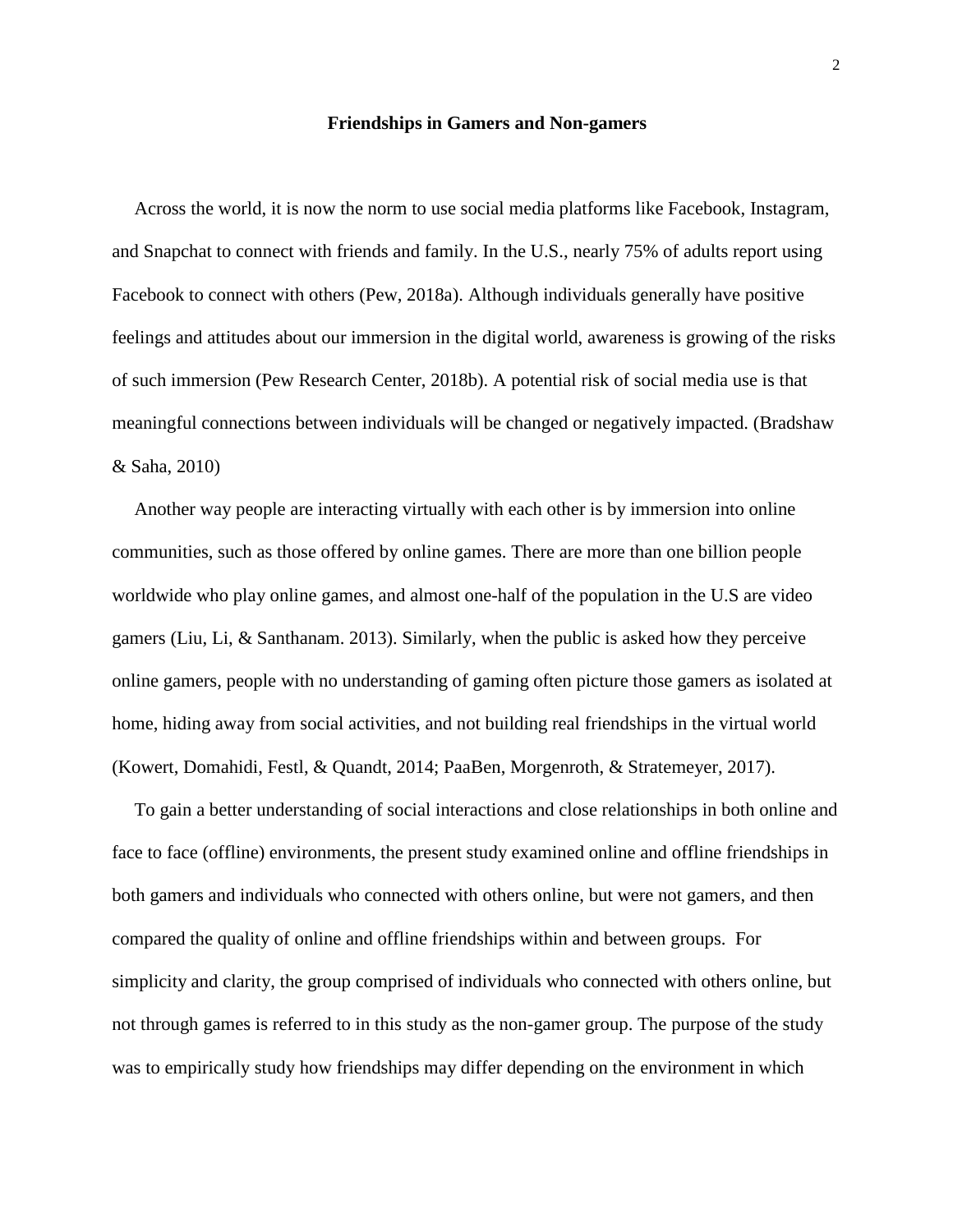they are conducted and to provide accurate information about the quality of online and offline friendships in gamers and non-gamers.

## **Friendship Qualities**

Based on conceptualizations by researchers such as Buhrmester (1990), Buhrmester & Furman, (1987), Bukowski, Hoza & Boivin (1994) and Aboud & Mendelson (1996), a friendship is an interpersonal relationship between individuals with mutual affection and attachment. It serves several functions, conceptualized by Asher & Parker (1989), Parker & Asher (1989), and Aboud & Mendelson (1996; 1992). The functions served by friendships refer to those qualities or resources that individuals in friendships seek to have provided to them by their friends, and which they may reciprocate in providing.

Aboud & Mendelson (1992) and Mendelson & Aboud (2014) studied friendship functions and concluded that there were six distinct functions that friendships provide. These are:

1. Stimulating Companionship: sharing activities that arouse or stimulate

- 2. Help: Providing assistance or aid to meet goals
- 3. Intimacy: Sharing and disclosing personal thoughts and aspects of self
- 4. Reliable Alliance: Availability and loyalty

5. Self-Validation: Positive self-image maintenance through a friend's reassurance

6. Emotional Security: emotional support provided when needed

It is interesting to note that much of the theoretical and foundational work defining friendships occurred prior to the creation of virtual environments. When formulated, friendships were primarily conducted face to face. Even Mendelson & Aboud's (2014) scale, although developed fairly recently, still reflects work based on a norm of face to face social interaction.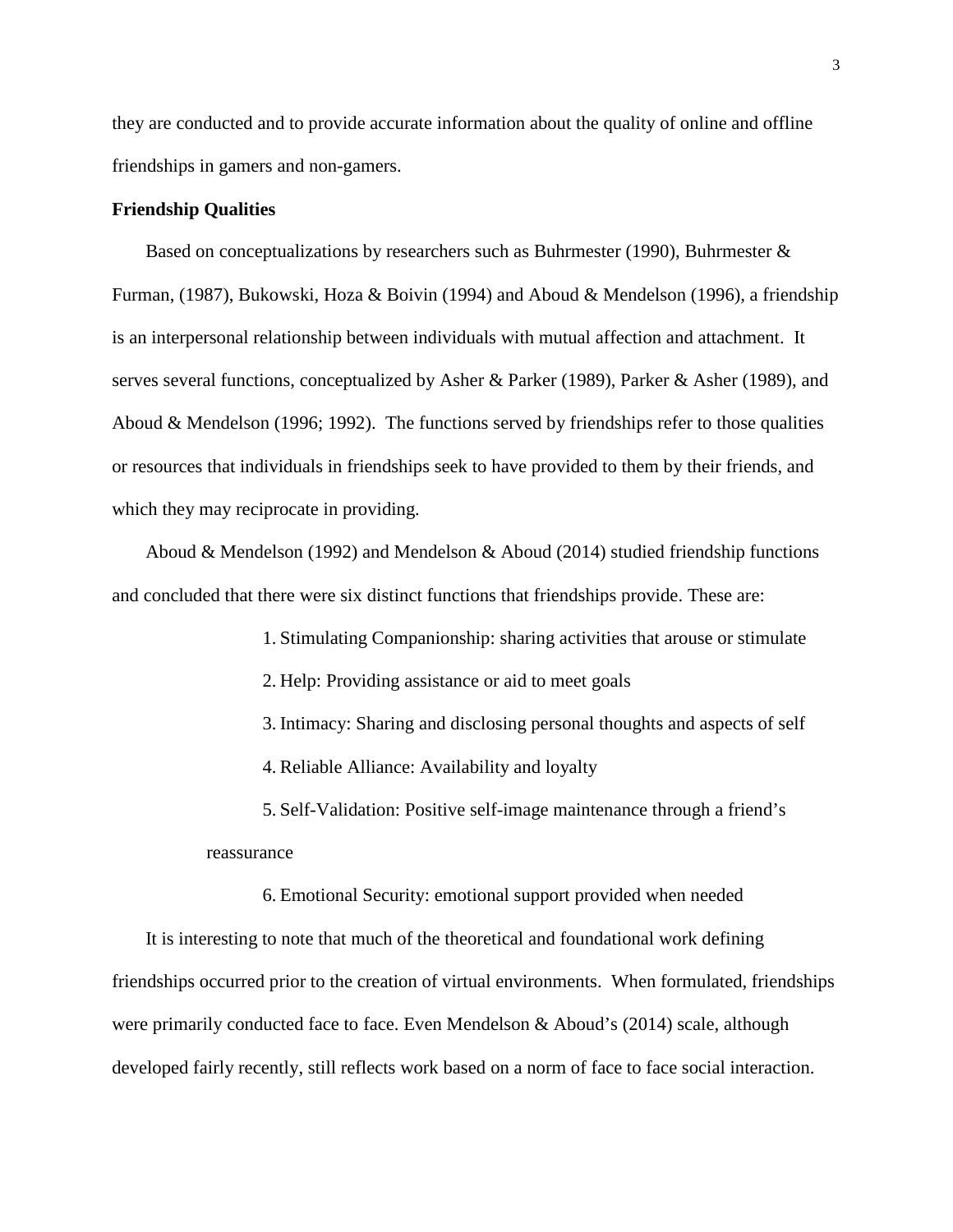#### **Social Interaction and Friendship in Online Communities**

What does social interaction and friendship look like in virtual communities? The answer to this question may be as complex and diverse as virtual environments themselves. Early work examined email and chat room 'netiquette' and found that behaviors online reflected an awareness of the audience, adhered to norms of politeness and privacy, and had wellarticulated rules of conduct for misbehavior that were reinforced by a designated online authority (e.g. a system administrator (Pankoke-Babatz & Jeffrey, 2002). Later studies also found online norms were reflective of those in real life (Sivunen & Hakonen, 2011; Yee, Barlenson, Urbanek, Chang & Merget, 2007).

While the studies discussed above allude to similarities between virtual and real-life social interactions, other studies have uncovered differences. Moncur, Orzeck & Neville (2016) studied 'fraping', a behavior unique to online environments. Fraping occurs when someone other than the owner/user of an online account modifies the user's personal information. When fraping occurs it is typically viewed as mischievous, subversive and unacceptable when done by strangers, but can be humorous if done by friends. Hu, Kumar, Huang & Ratnavelu (2017) also examined self-presentation, which manifests differently online and offline. While individuals typically try to hide negative aspects of self in face to face interactions in order to avoid disapproval or rejection, in online environments people often express themselves more freely with negative components, while also taking less responsibility for the potentially negative results of the interaction.

Friendships have been studied in non-gaming online environments. Levine & Stekel  $(2016)$ studied adolescent girls who used technology to communicate with others and found that friendships existed for participants both online and offline with great similarity across settings.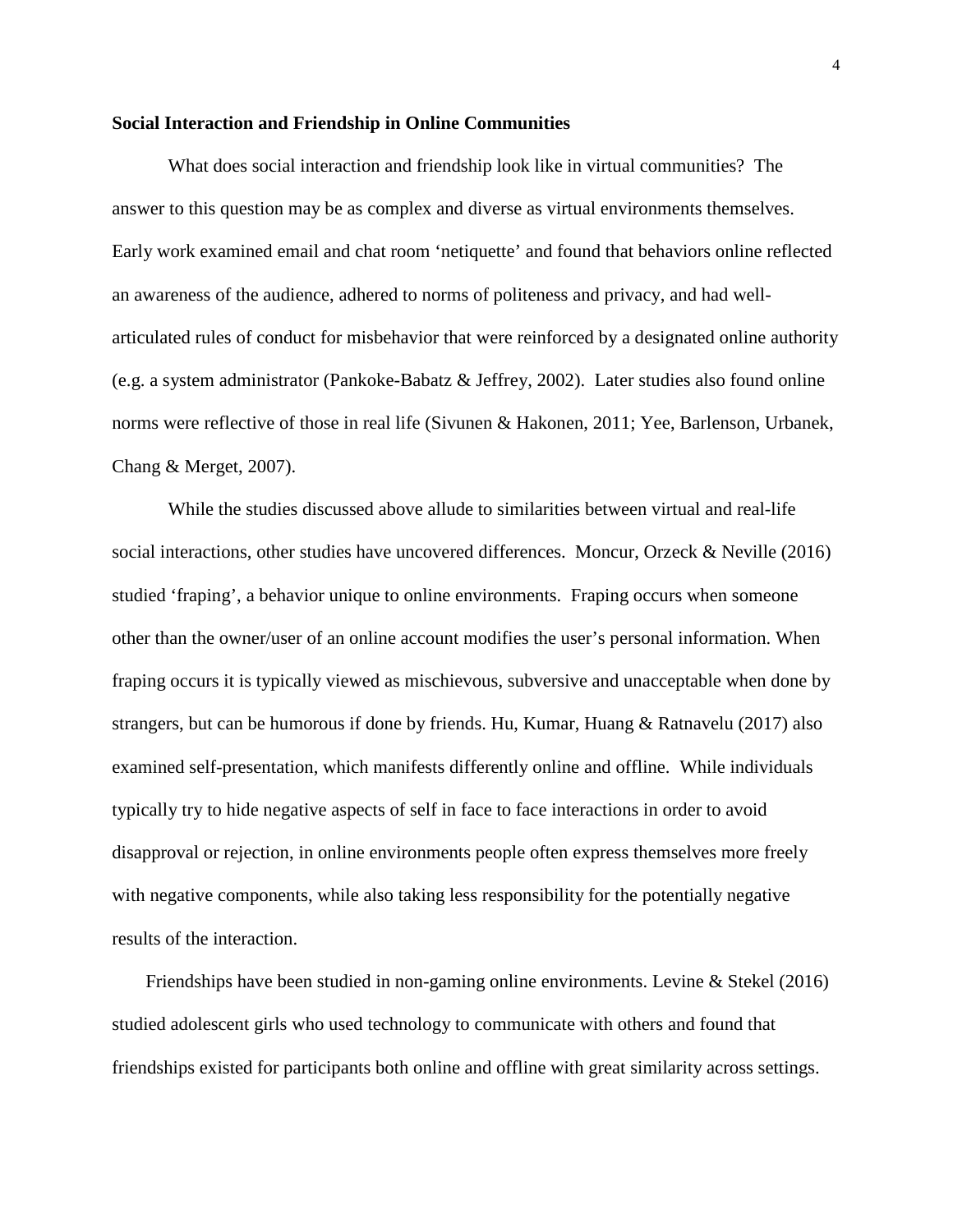In contrast, Pierce (2009) found that female high school students were more comfortable communicating online with friends and experienced higher social anxiety in face to face conversations. However, a more recent empirical study of Dutch teenagers found that social media use and empathy were positively linked and social media use led to greater cognitive and emotional empathy in teens across a one year time period (Vossen & Valkenburg, 2016).

In a study of Facebook use, Marino, Vieno, Pastore, Albery, Frings & Spada (2016) found that introverts had a greater tendency than extroverts to initiate and nurture friends through Facebook, thus making up for a lack of friendships in real life. Finally, Sherblom, Withers, Leonard & Smith (2018) studied teams in Second Life, finding that better communication among team members and team satisfaction was paired with behaviors such as trust, and being present.

In general, it seems that social interaction norms do exist in online environments and, at times, reflect the same norms and behaviors that are present in real life. Even so, new behaviors have arisen in online environments (e.g. fraping) that also infuse social interactions and friendships with different dimensions.

## **Online Gaming, Social Interaction and Friendship**

A virtual community of interest in the present study is the online gaming community. For a number of years, social interaction occurring as a result of online gaming has been examined, although controversy exists about the effects gaming has on participants. In 2001, Nie expressed concern that online activity, including gaming, may impede face to face social interaction between individuals. Since Nie's work, there has been a fear perpetuated in society that focused on gamers as solitary individuals whose online activities reflect a dysfunctional lack of meaningful, positive social interaction (Shen & Williams, 2010; Williams, 2006). In a statement on the impact of violent video games, an APA resolution found support for research linking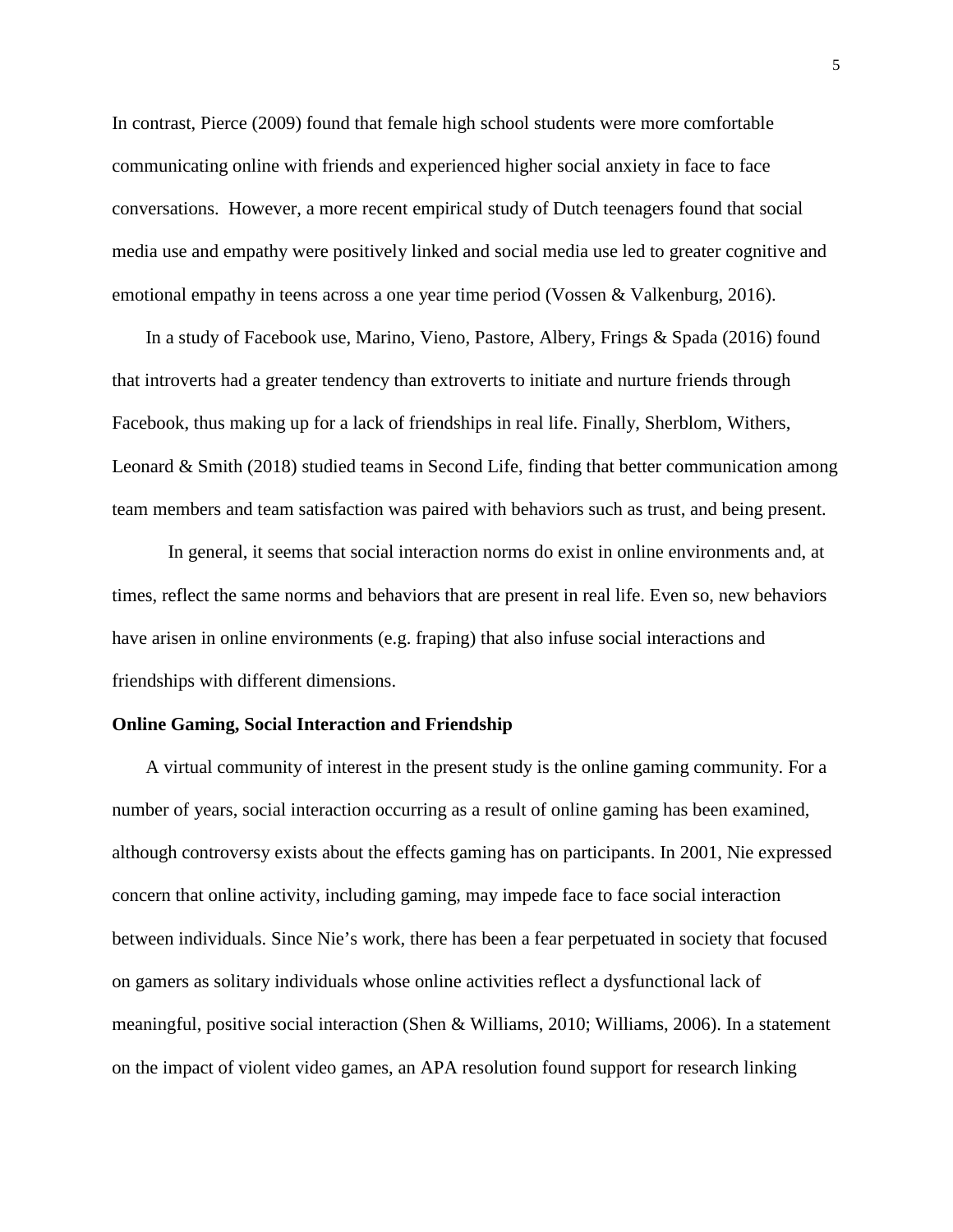aggressive behavior, affect and cognition in older children and adults to violent video game use (American Psychological Association, 2020; 2005; 2015a; 2015b). At the same time, the APA acknowledged more research was needed to fully understand this relationship. In response to these reports, critics argued the APA work was methodologically flawed and the recommendations presented were not only not justified, they were not replicated in empirical studies (Copenhaver & Ferguson, 2018; Elson et al., 2019; Ferguson & Wang, 2019). Most recently, Ferguson, Copenhaver & Markey (2020) re-evaluated the APA's 2015 meta-analysis and found that the relationships the APA meta-analysis found between violent video game use and various forms of aggression were much weaker than previously reported and the associated effect sizes were smaller.

Research with MMORPG (massive, multiplayer, online, role playing game) players found that gameplay helped create strong online friendships, that social motives were key for player participation, and that male players felt more comfortable conversing online than offline (Griffiths et al., 2011). A large study of gamers and non-gamers in Germany showed that gamers use online gaming to interact with friends as well as create new friendships through game playing, and there were no significant online socialization differences between the groups. (Domahidi, Festl & Quandt, 2014). However, Hussain and Griffiths (2014) also reported that some MMORPG gamers reported experiencing social conflict related to their online behavior, using gaming to escape from real life. In this set of studies, both positive and negative effects on friendship through engagement in MMORPG activity were reported.

In a study of players of the online space-focused game, EVE, Ramirez (2018) found that friendships between players evolved over time. Players used communication during and outside of gameplay to facilitate and negotiate friendships developed through EVE. In a similar study,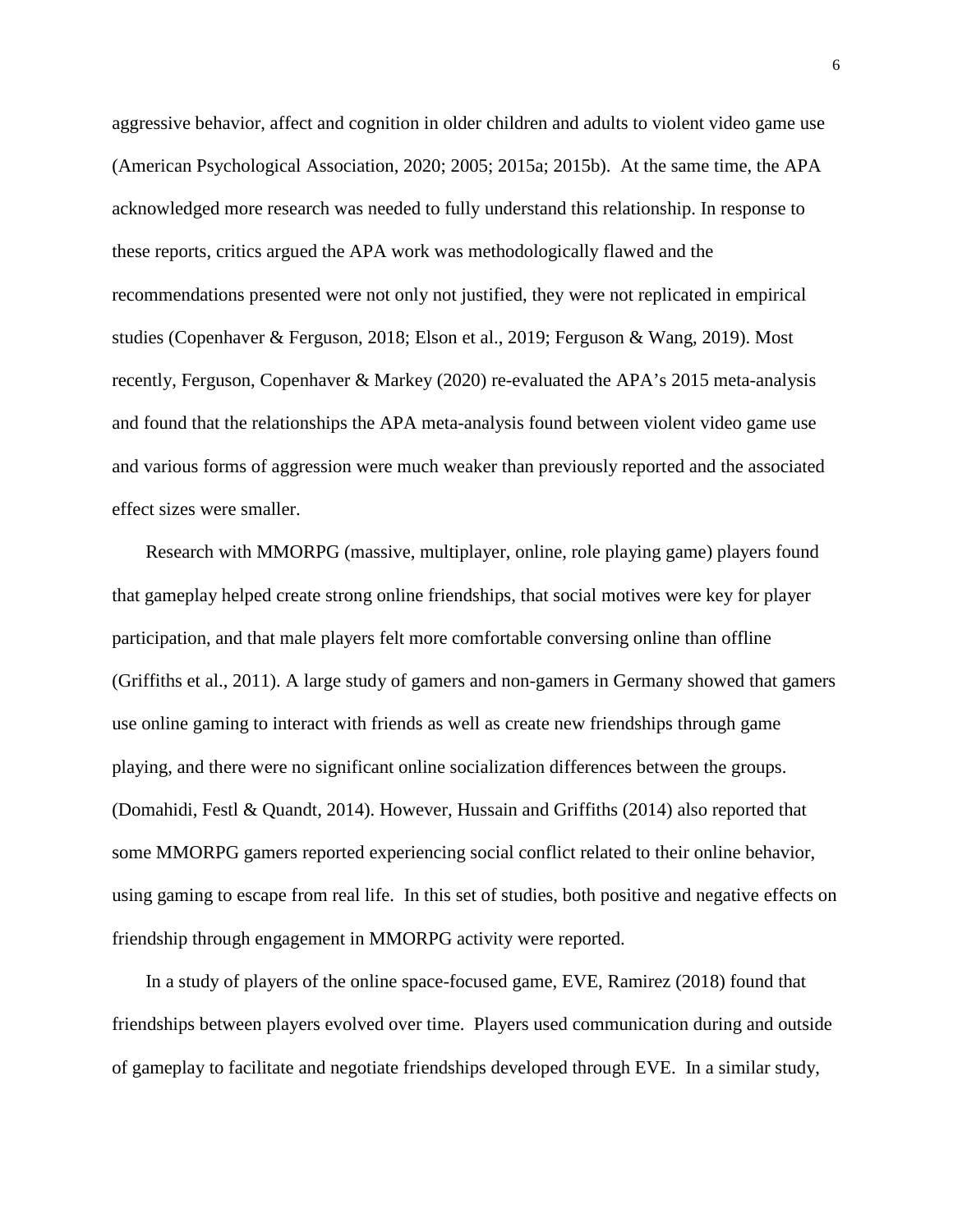Bonenfant, LaFrance-Martin, Pregent & Cremier (2018) compared friendships in League of Legends players versus Guild War Players. In this comparison, the dynamics of the game tended to create different types of friendships. League of Legends is a very individualistic game where personal skill and knowledge of the game are key to player status and acceptance. Thus, friendships are based more on superficial alliances and not on characteristics of warmth or caring. Bonenfant et al. referred to these friendships as having 'toxic allies'. On the other hand, Guild Wars is an environment that provides assistance for new users and shares resources across players, leading to friendships characterized by kindness and caring.

Other research compared friendships and social competencies in more general groups of gamers and found that online gaming impacts social interactions in both positive and negative ways. In a study of college-age, male and female gamers, Kowert & Oldmeadow (2013) found that more involved video gamers were able to positively express themselves and regulate emotion, but might be less able to initiate social interaction offline. In 2014, Life Course Associates surveyed over 1,000 adults in the U.S ranging in age from 13-64 years old, and reported that gamers (defined as anyone who played an online game in the past 60 days) reported having strong friendships that were important to them and that they were close to family members. Kowert & Oldmeadow (2015) found that for individuals experiencing an avoidant form of attachment, games provided players an opportunity for connection and closeness they were not able to establish in offline interactions. Domahidi, Breuer, Kowert, Festl, & Quandt (2016) in a longitudinal study of online and offline gaming friendships found no negative effects of gaming on players' offline friendships or social support. Likewise, in e-sport gamers, Trepte, Reinecke & Juechems (2012) found that online gaming led to positive social networks across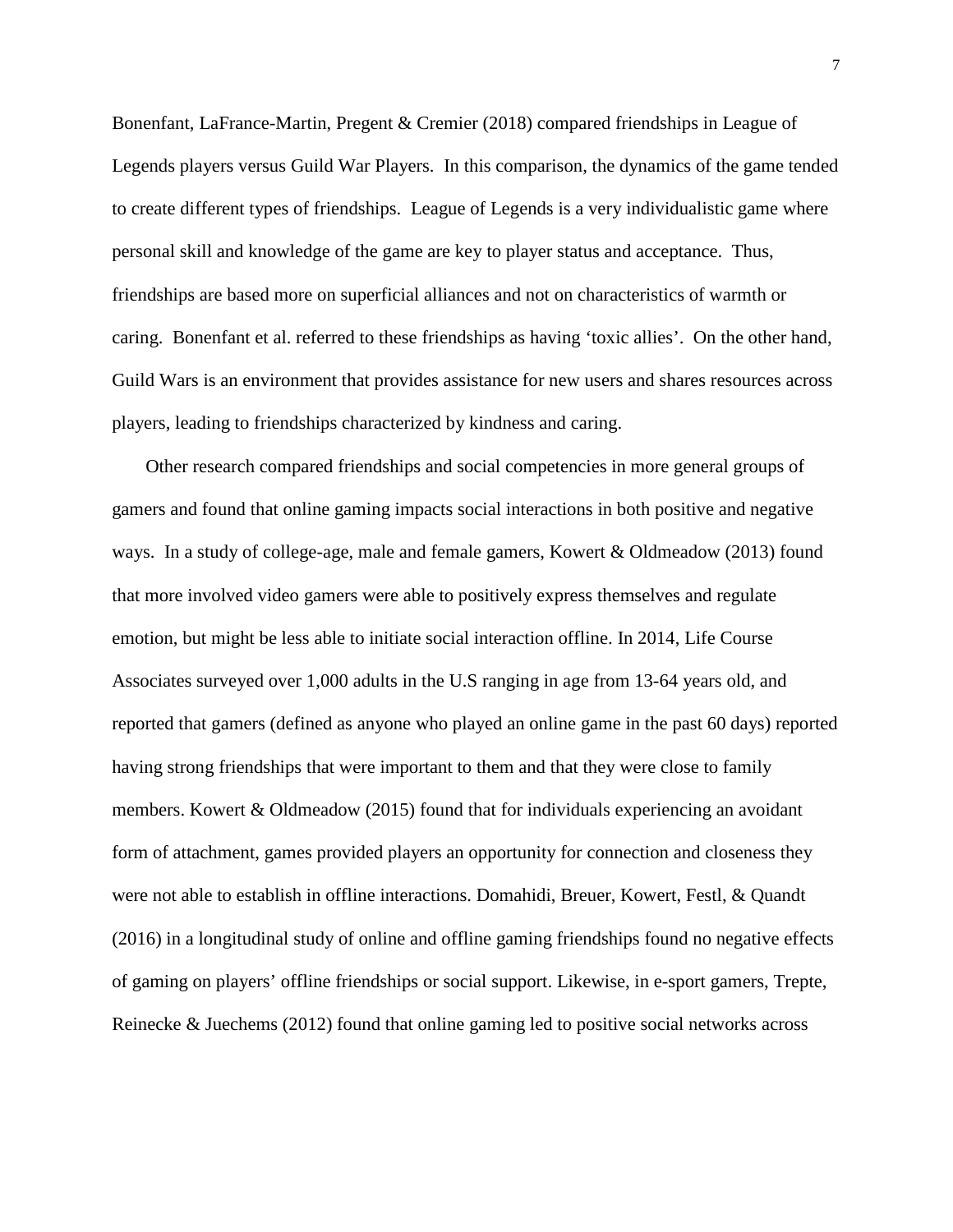players. However, this was only so if the players extended their social interactions beyond the boundaries of the online game and brought other players into their offline world.

While some studies have found little negative social impact of online gaming, there is also newer evidence that social interaction within the online gaming environment frequently includes behaviors that are unfriendly, hostile and undermine positive social connection (Ditchthelabel.org, 2017). In this survey of over 2,000 online teenage and adult gamers using Habbo, over half reported that they were bullied, trolled, and experienced unwanted hate speech while gaming. Forty-seven percent said they were threatened during play and nearly a third of players had their personal information shared without their consent. Results of a negative gaming experience included participants having to leave a game or experiencing negative psychological states, such as depression, after they were bullied.

#### **The Personal Effects of Friendship**

Having healthy friendships has been positively associated with psychological variables such as happiness (Demir & Weitekamp, 2005). Likewise, lack of friendships and negative social connections have been associated with higher levels of anxiety and depression (LaGreca & Harrison, 2005). These findings are not new, however, examining how online friendship qualities relate to psychological health or ill-health is a question that needs to be examined. The present study focused on three psychological variables (happiness, anxiety, depression) in order to examine how online versus face to face friendship qualities correlated with each variable, as well as whether gamers vs. non-gamers had any differences in these personality variables.

**Happiness.** Happiness is the cognitive and affective evaluation of an individual's life; it consists of the presence of positive affect, the absence of negative affect, and global life satisfaction (Diener et al., 2009; Diener et al., 2002). Demir & Weitekamp (2005) investigated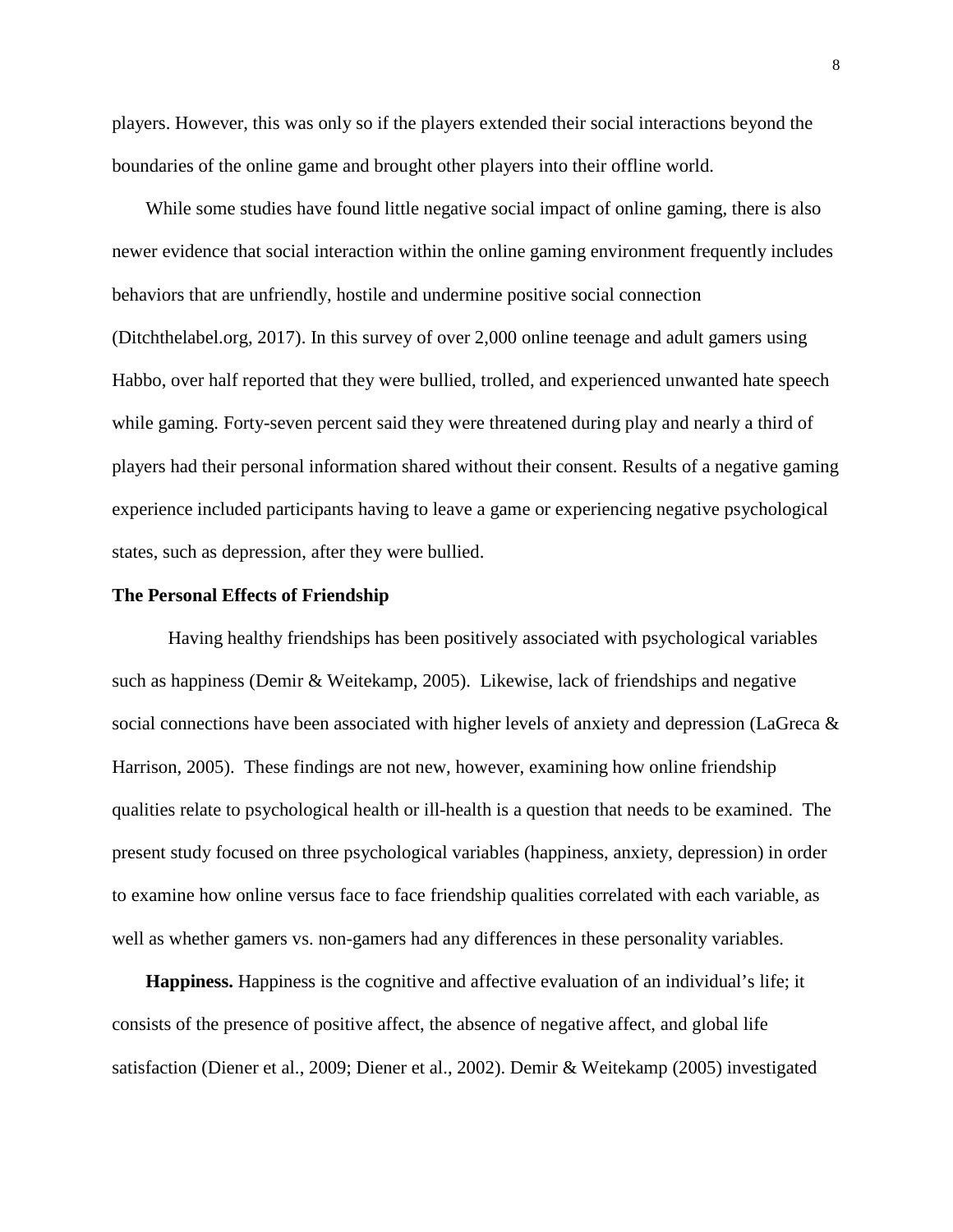the relationship between personality, number of friends, best friendship quality and happiness. The study found that friendship quality (FQ) predicted happiness and had more significant influence on level of happiness than personality and number of friends. Lyubomirsky, Tkach, & DeMatteo (2006) also reported when individuals reported greater satisfaction with their friendships they were also happier.

The relationship between friendship quality and happiness may not be culturally unique. Demir, Ozen, & Dogan (2012) conducted a cross-cultural study to investigate the association between same-sex best friendship quality with happiness among college students in Turkey and the United States. In both the Turkish and American sample, friendship quality was positively and significantly correlated with happiness.

**Anxiety and Depression.** Researchers have also examined how friendship relates to anxiety and depression. LaGreca & Harrison (2005) studied adolescents and concluded that when teens had positive friendships, were in dating relationships, and affiliated with high status peers this buffered them from experiencing anxiety and depression. Rodebaugh, Lim, Shumaker, Levinson & Thompson (2015) found that quality friendships lowered social anxiety. Conversely, however, social anxiety did not predict friendship quality. Likewise, Page-Gould, Mendoza-Denton & Tropp's (2008) reinforced the idea that it is the friendship experience that determines anxiety, rather than friendship being used as a way to lessen anxiety. In the Page-Gould et al. study, those who had experienced friendships with others who had diverse backgrounds experienced lower levels of anxiety in new environments.

Research has also explored how Internet and social media use might impact anxiety and depression. Selfout, Branje, Delsing, ter Bogt & Meeus (2009) studied depression and anxiety in adolescents who used the Internet and social media, concluding that social media use is tied to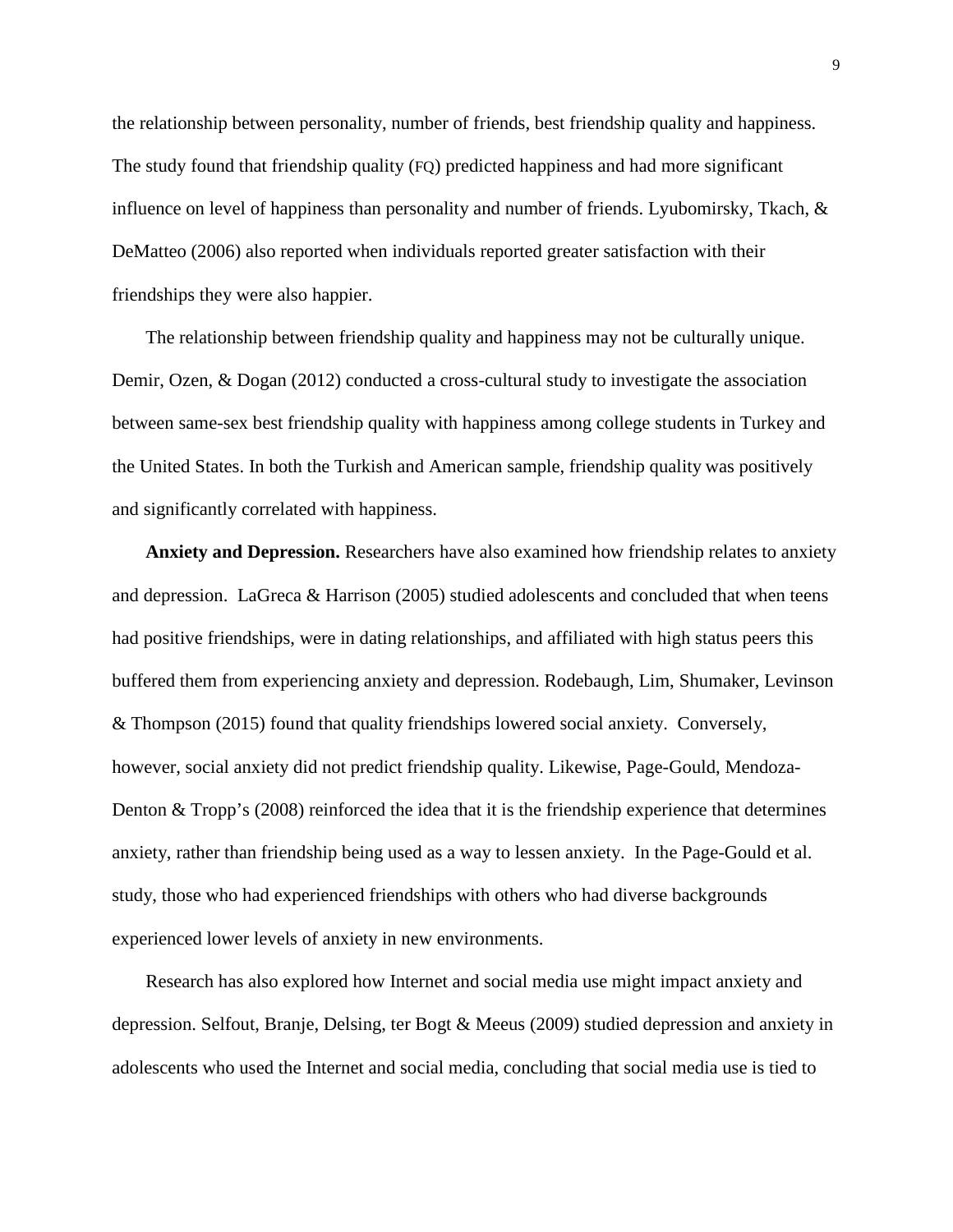depression and anxiety only when the use is not related to communication with peers. Using the Internet to connect with peers using communication technologies, such as instant messaging, seemed to lower levels of depression. Vannuci, Flannery & McCauley-Ohannessian (2017) examined length of time spent using social media and found that greater usage time correlated positively with trait-based anxiety. Rather than examining time spent online or using social media, Primack, Shensa, Escobar-Viera, Barrett, Sidani, Colditz & James (2017) focused their work on the number of social media platforms participants used and found that depression and anxiety were positively correlated with the number of platforms used, even when controlling for time online.

Several takeaways can be gleaned from these studies. First, it seems that the experience of friendship and the quality of friendship may play a role in alleviating anxiety and depression. Second, research has also shown a relationship between Internet and social media use and the experience of anxiety and depression.

#### **The Present Study**

The current research builds on earlier work and extends knowledge about friendship in several ways. A preliminary study (Study 1) examined and compared qualities of online and offline friendships within a general, non-gamer group of individuals and self-identified online gamers. Specifically, we wished to know if online gamers perceived functions of their close friendships differently based on whether that friendship is online or offline. Second, we compared the quality of online and offline friendships, across gamer versus non-gamer groups. Two within subjects and one between subjects hypotheses were tested in Study 1:  $\underline{H}_1$ : there is no difference between online friendship scores and offline friendship scores within the gamer group. H2: Offline friendship scores in the non-gamer group will be higher than online friendship scores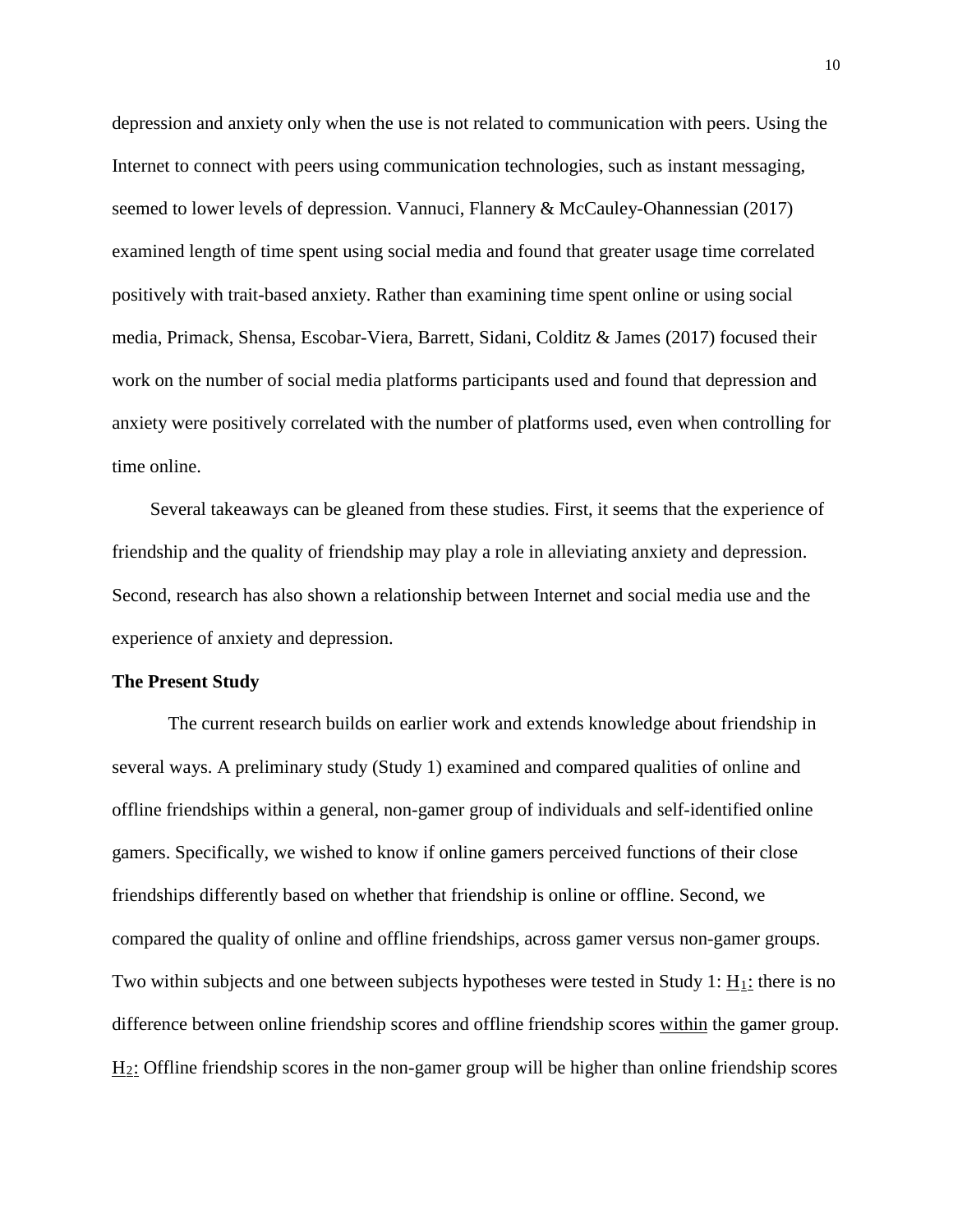in the non-gamer group.  $H_3$ : there will be differences in online friendship scores and offline friendship scores between the gamer group and the non-gamer group. It is predicted that online friendship qualities will be higher in the gamer than non-gamer group. Furthermore, offline friendship qualities will be higher in the non-gamer than gamer group.  $\underline{H}_4$ : there is no difference in happiness scores between the gamer group and the non-gamer group.

#### **STUDY 1**

#### **Method**

#### **Participants**

Participants were undergraduate students at a small private university in the southern United States. They were recruited through the University's Sona System and received class credit or extra credit for participation. Gamer and non-gamer determination was made on a selfreport basis. Before completing the study, participants were asked if they currently played games online with others. If they responded affirmatively, they were placed in the gamer group. In the present study, gamers were thus self-identified. This self-labeling as a means of identifying gamers is consistent with past research comparing gamers and non-gamers (King, Delfabbro, & Griffiths, 2013; Carras et al., 2017). Conversely, non-gamers were those who reported that they did not play games online with other people. There were 92 participants (73 males and 19 females) in the gamer group with a mean age of 21.43 years, and there were 59 participants (23 males and 36 females) in the non-gamer group with a mean age of 21.25 years.

## **Measures**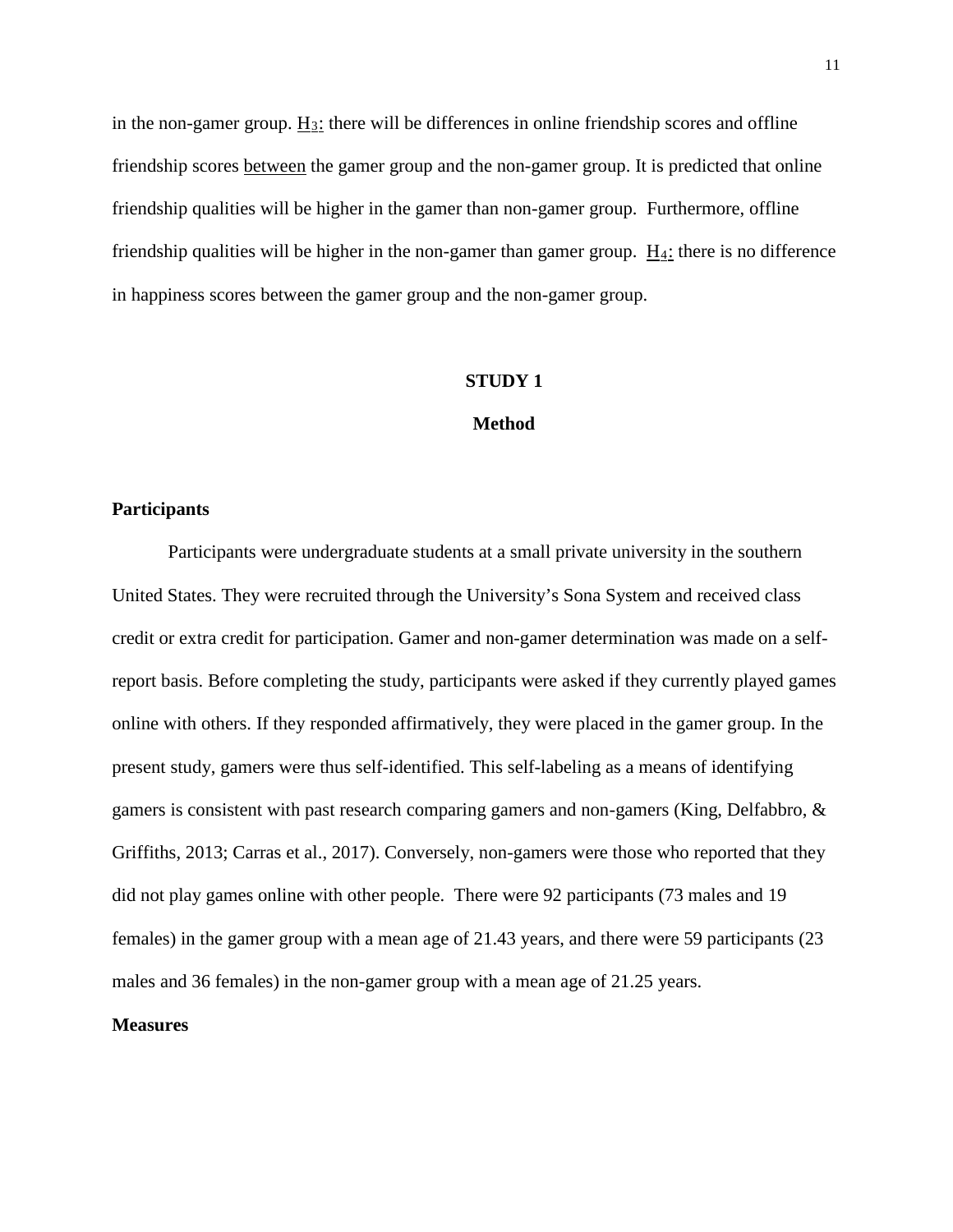**Demographic Survey.** Participants completed a demographic survey developed for the present study. Demographic items included: age, gender, length of friendship with closest online and offline friend, amount of time spent interacting with closest online and offline friend in online mode, amount of time spent interacting with closest online and offline friend in person, age of closest online and offline friend, and gender of closest online and offline friend.

#### **McGill Friendship Questionnaire (Mendelson** & **Aboud, 2014).** The McGill

Friendship Questionnaire was used to assess the qualities of friendship for this study. The questionnaire contains 30 items measuring perceptions about a friend or friendship in late adolescence and adulthood (Mendelson & Aboud, 2014). It includes 6 subscales based on functions of friendship: stimulating companionship, help, intimacy, reliable alliance, selfvalidation and emotional security. Each item is a statement of a specific friendship function, and items are responded to on a 9-point Likert scale from 0 (never) to 8 (always). The Cronbach alphas of all subscales range from .84 to .90.

**The Oxford Happiness Questionnaire (Hills** & **Argyle, 2002).** This questionnaire is comprised of 29 items. Each item is a statement about happiness, and items are responded to on a 6- point Likert scale from 1 (strongly disagree) to 6 (strongly agree). The Cronbach alpha reported for this questionnaire was .91.

#### **Procedure**

After completing the demographic survey and the Oxford Happiness Questionnaire, participants in both gamer and non-gamer groups were asked to complete the McGill Friendship Questionnaire twice; once for their closest online friend and one for their closest offline friend. For gamers, the closest online friend was defined as the person they felt closest to through online gaming and interacted with most often using online games. For the non-gamer group, the closest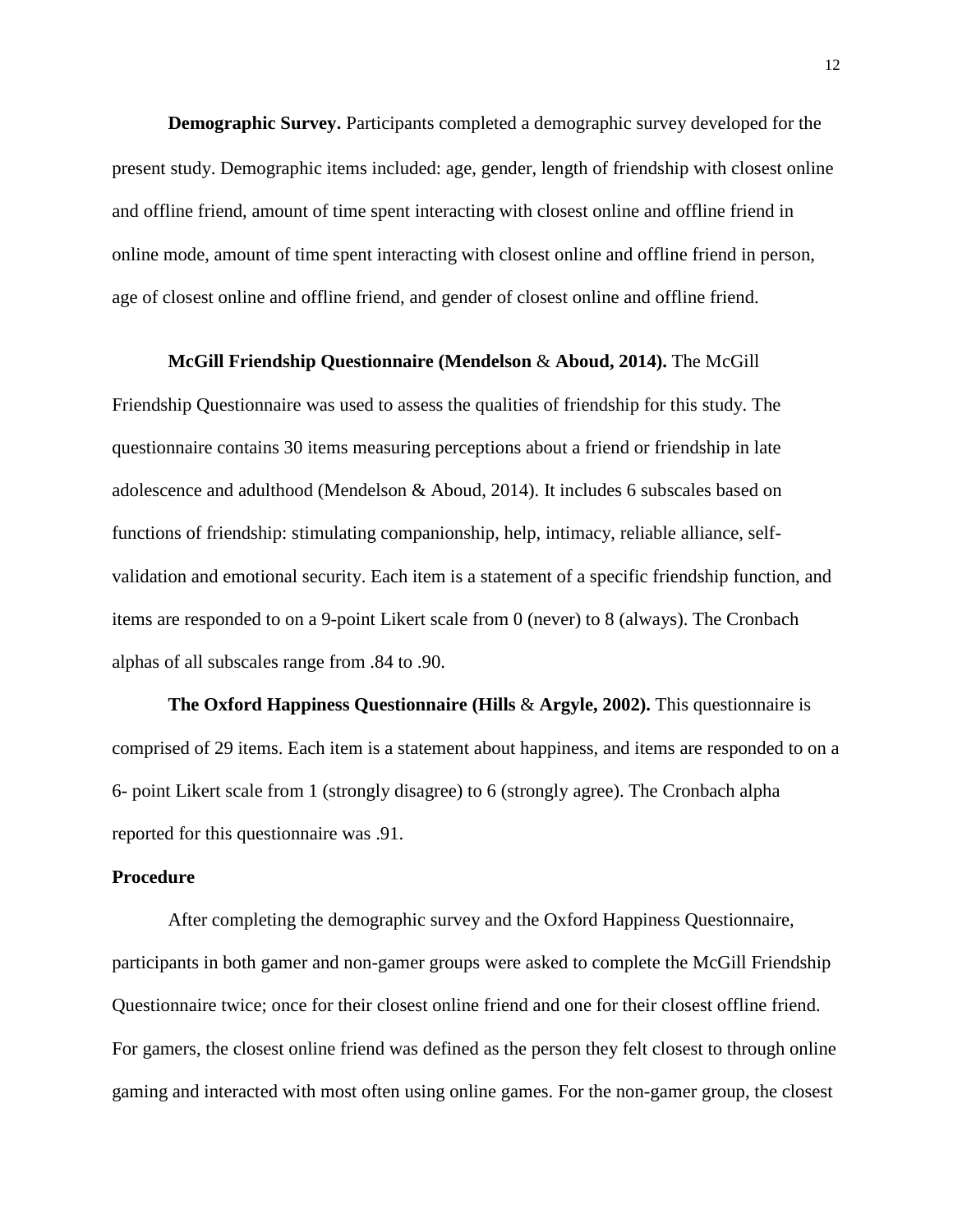online friend was defined as the person with whom they interacted most often online using social media or other online applications and whom they felt closest to in the online domain. For both groups, the closest offline friend was the person they felt closest to and interacted with primarily in a face to face manner.

## **Results**

Demographics responses for both gamer and non-gamer groups are presented in Table 1. Participant mean scores on the McGill Friendship Questionnaire subscales are shown in Table 2.

Table 1

|                                                                                               | Gamer Group          | Non-Gamer Group      |  |
|-----------------------------------------------------------------------------------------------|----------------------|----------------------|--|
| Demographic Items                                                                             | Mean $(SD)$          | Mean (SD)            |  |
| Participant Age                                                                               | 21.43 (4.11)         | 21.25 (5.86)         |  |
| Participant Gender                                                                            | 19 Female<br>73 Male | 36 Female<br>23 Male |  |
| For Gamers only, mean<br>number so hours spent<br>playing against the computer<br>per week    | 4.22(4.72)           | n/a                  |  |
| For Gamers only, mean<br>number so hours spent online<br>gaming with other people per<br>week | 7.53(7.83)           | n/a                  |  |
| Demographic Information about Online Friend                                                   |                      |                      |  |
|                                                                                               |                      |                      |  |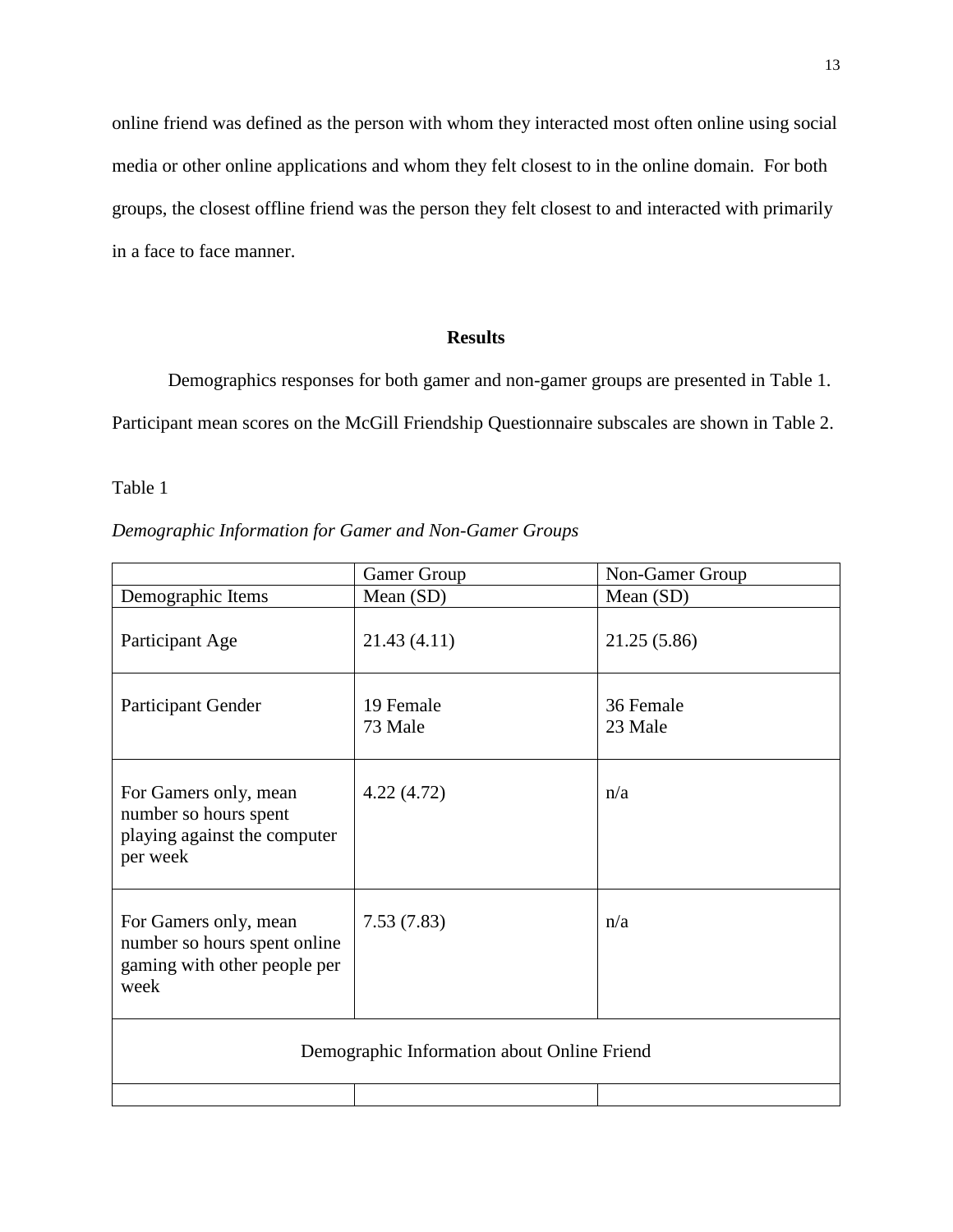| Length of Friendship in Years                                    | 5.46(4.52)                    | 5.17(5.28)                    |  |
|------------------------------------------------------------------|-------------------------------|-------------------------------|--|
| Age of Online Friend                                             | 20.43 (6.37)                  | 22.63 (7.35)                  |  |
| Gender of Online Friend                                          | 7 Females<br>83 Males         | 29 Females<br>30 Males        |  |
|                                                                  | 3.26% Never                   | 10.17% Never                  |  |
| Frequency of Interaction with<br><b>Online Friend in Online</b>  | 19.57% 3 to 4 times per year  | 16.95% 3 to 4 times per year  |  |
| Mode                                                             | 34.78% 1 to 2 times per month | 33.90% 1-2times/month         |  |
|                                                                  | 19.57% 0 to 1 hour per day    | 28.81% 0 to 1 hour per day    |  |
|                                                                  | 17.39% 2 to 4 hours per day   | 6.78% 2 to 4 hours per day    |  |
|                                                                  | 3.26% 4 to 6 hours per day    | 3.39% 4 to 6 hours per day    |  |
|                                                                  | 2.17%<br>6+ hours per day     | 6+ hours per day<br>0%        |  |
|                                                                  | 32.61% Never                  | 44.07% Never                  |  |
| Frequency of Interaction with<br><b>Online Friend in Offline</b> | 25.00% 3 to 4 times per year  | 22.03% 3 to 4 times per year  |  |
| Mode                                                             | 22.83% 1 to 2 times per month | 18.64% 1 to 2 times per month |  |
|                                                                  | 11.96% 0 to 1 hour per day    | 8.47% 0 to 1 hour per day     |  |
|                                                                  | 1.09% 2 to 4 hours per day    | 3.39% 2 to 4 hours per day    |  |
|                                                                  | 1.09% 4 to 6 hours per day    | 0% 4 to 6 hours per day       |  |
|                                                                  | 5.43%                         | 1.96% $6+$ hours per day      |  |
| Demographic Information about Offline Friend                     |                               |                               |  |
| Length of Friendship in Years                                    | 8.51(5.65)                    | 6.78(5.03)                    |  |
| Age of Offline Friend                                            | 21.39 (3.67)                  | 21.29 (5.69)                  |  |
| Gender of Offline Friend                                         | 21 Females                    | 34 Females                    |  |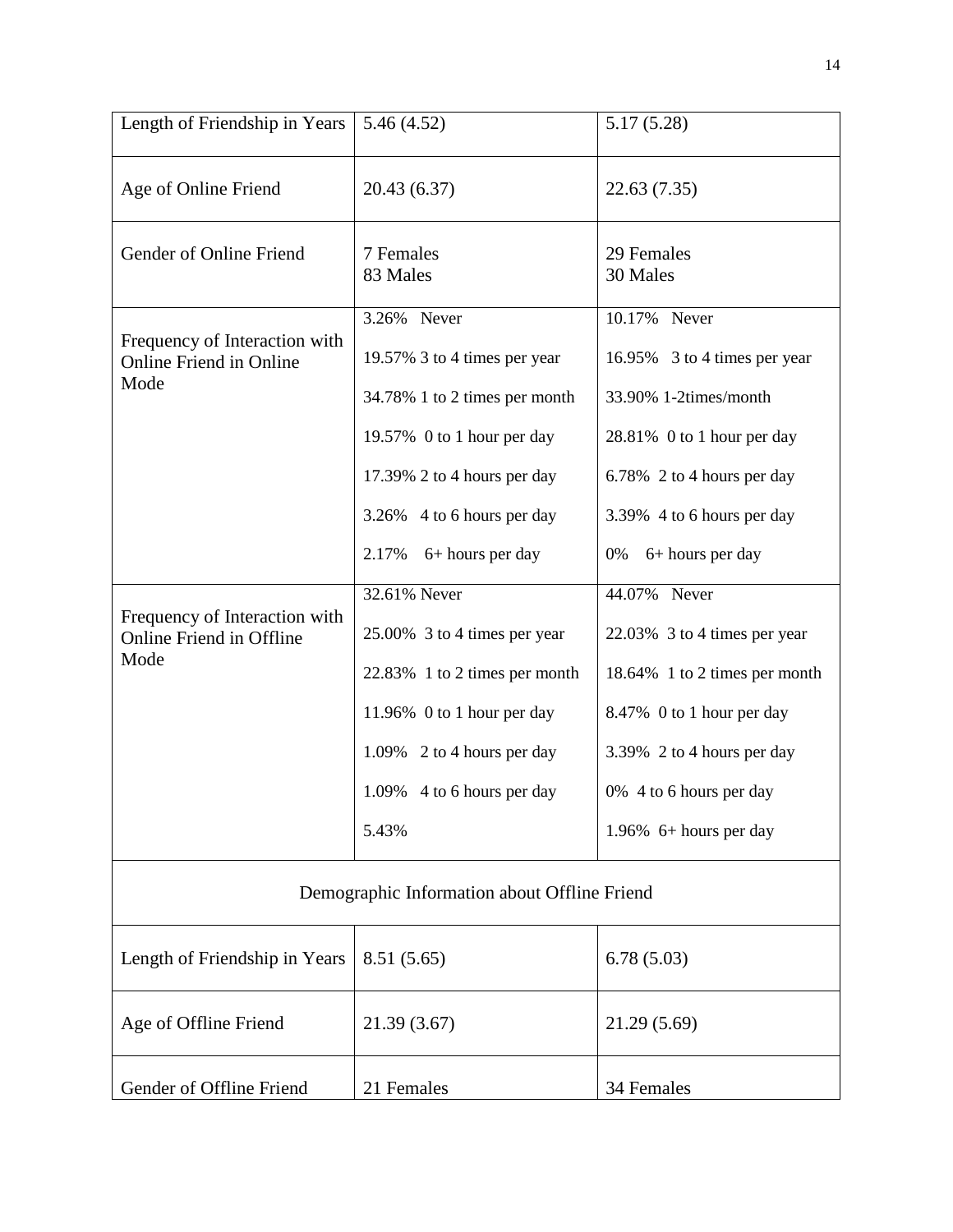|                                                                  | 70 Males                      | 24 Males                       |
|------------------------------------------------------------------|-------------------------------|--------------------------------|
| Frequency of Interaction with                                    | 1.09%<br>Never                | 5.08% Never                    |
| Offline Friend in Offline                                        | 32.61% 3 to 4 times per year  | 1.69% 3 to 4 times per year    |
| Mode                                                             | 31.52% 1 to 2 times per month | 23.73% 1 to 2 times per month  |
|                                                                  | 0 to 1 hour per day<br>6.52%  | 40.68% 0 to 1 hour per day     |
|                                                                  | 10.87% 2 to 4 hours per day   | 2 to 4 hours per day<br>15.25% |
|                                                                  | 8.70%<br>4 to 6 hours per day | 5.08%<br>4 to 6 hours per day  |
|                                                                  | $8.70\%$ 6+ hours per day     | 8.47%<br>$6+$ hours per day    |
|                                                                  | 2.17% Never                   | 1.96% Never                    |
| Frequency of Interaction with<br><b>Offline Friend in Online</b> | 6.52% 3 to 4 times per year   | 32.20% 3 to 4 times per year   |
| Mode                                                             | 22.83% 1 to 2 times per month | 25.42% 1 to 2 times per month  |
|                                                                  | 35.86% 0 to 1 hour per day    | 10.17% 0 to 1 hour per day     |
|                                                                  | 11.96% 2 to 4 hours per day   | 10.17%<br>2 to 4 hours per day |
|                                                                  | 7.61%<br>4 to 6 hours per day | 10.17%<br>4 to 6 hours per day |
|                                                                  | 13.04% $6+$ hours per day     | 10.17%<br>6+ hours per day     |

## **Comparing Friendships**

A fully factorial MANCOVA was conducted to examine overall between group and within group differences on the 6 friendship subscales for both online and offline friendships using gender as the control variable. Box's test for homogeneity of variance was significant ( $p <$ 0.05). Due to inequality of variances, the alpha level was set at  $p<0.01$ . Results of the MANCOVA found significant differences in friendship scale scores between gamers and nongamers,  $F(6,295) = 8.191$ ,  $p \le 0.001$ , Wilk's  $\Lambda = .627$ , partial eta-squared = .144, observed power = .99. Within groups differences were also found to be significant when considering gender as a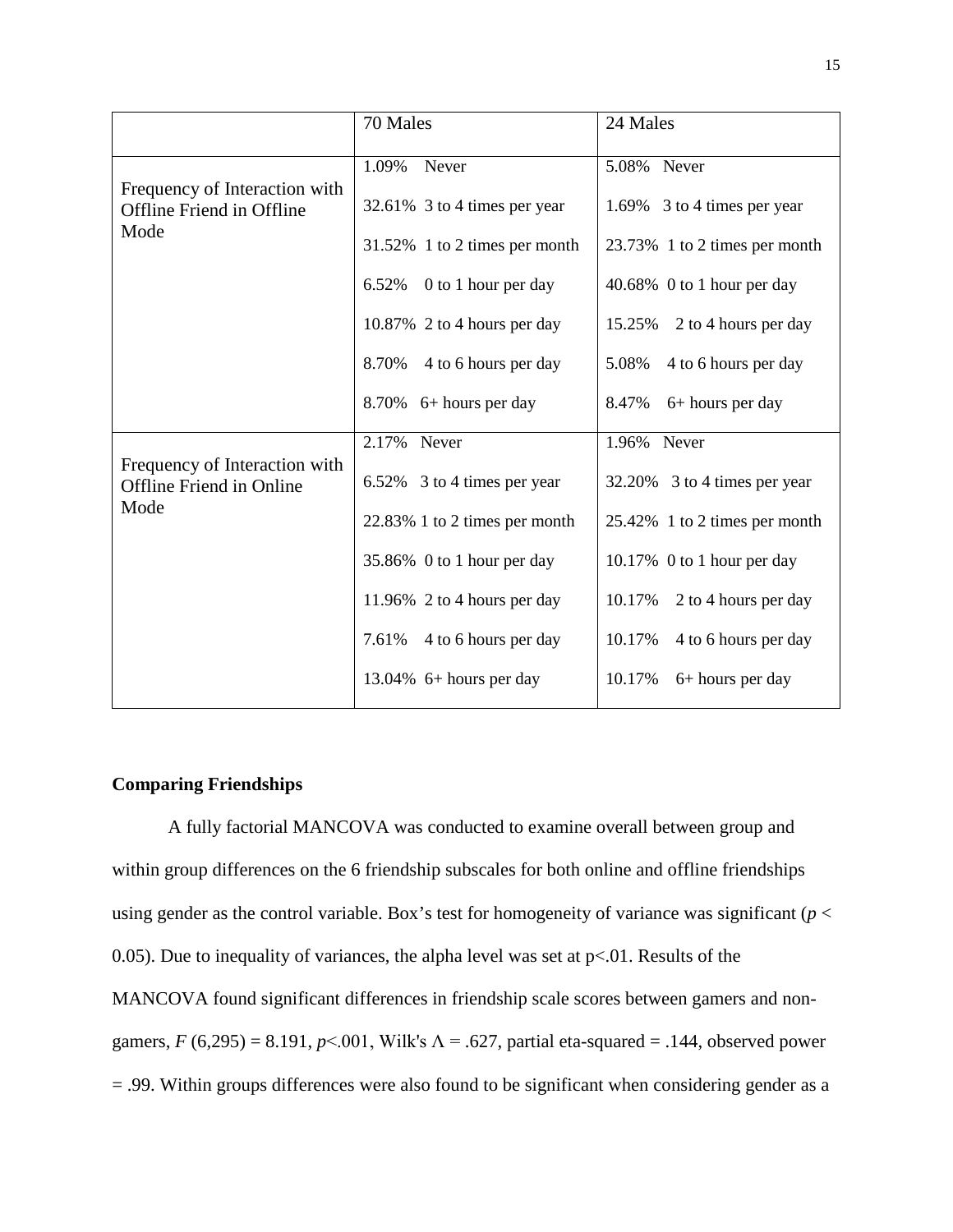control variable ,  $F(6,295) = 3.744$ ,  $p<0.01$ , Wilk's  $\Lambda = 0.928$  partial eta-squared = .072 observed power  $= .961$ .

Post-hoc tests were then conducted to examine specific between and within group differences on each of the 6 friendship subscales for both online and offline friendships. For the between group comparisons, Levene's Tests of Equality of Error Variances was conducted. Levene's test indicated that for all variables with the exception of Self-Validation for the offline friend, variances across groups were unequal. As a result, the alpha value for significance was set at p<.01. Univariate tests with Bonferroni correction showed significant within and between group differences on all six friendship variables. Results of this analysis are presented in Table 2.

Table 2

*Post Hoc Comparisons for Gamer (N=92) and Non-Gamer (N=59) Online and Off-Line Friendship Qualities*

|                         | Group                      |                             |                             |                      |
|-------------------------|----------------------------|-----------------------------|-----------------------------|----------------------|
|                         | <b>Gamer Online</b>        | <b>Gamer Offline</b>        | Non-Gamer<br>Online         | Non-Gamer<br>Offline |
| Friendship<br>Qualities | Mean $(SD)$                | Mean $(SD)$                 | Mean $(SD)$                 | Mean $(SD)$          |
| Help                    | 6.75 $(1.37)$ a            | $5.72(1.57)$ a              | $4.16(2.12)$ ab             | $6.33(1.25)$ b       |
| Intimacy                | 6.85 $(1.28)$ a            | 5.40 $(1.87)$ <sub>ab</sub> | 4.57 $(2.44)$ ab            | $6.85(1.17)$ b       |
| Reliable Alliance       | $7.30(1.09)$ a             | 6.51 $(1.53)$ ab            | 5.64 $(2.19)$ ab            | $7.34(.85)$ b        |
| Emotional<br>Security   | 6.69 $(1.41)$ <sub>a</sub> | 5.53 $(1.73)$ ab            | 4.87 $(2.14)$ <sub>ab</sub> | 6.79 $(1.12)$ b      |
| Companionship           | $7.02(1.13)$ a             | 6.23 $(1.37)$ ab            | 5.42 $(2.08)$ ab            | $7.06(1.01)$ b       |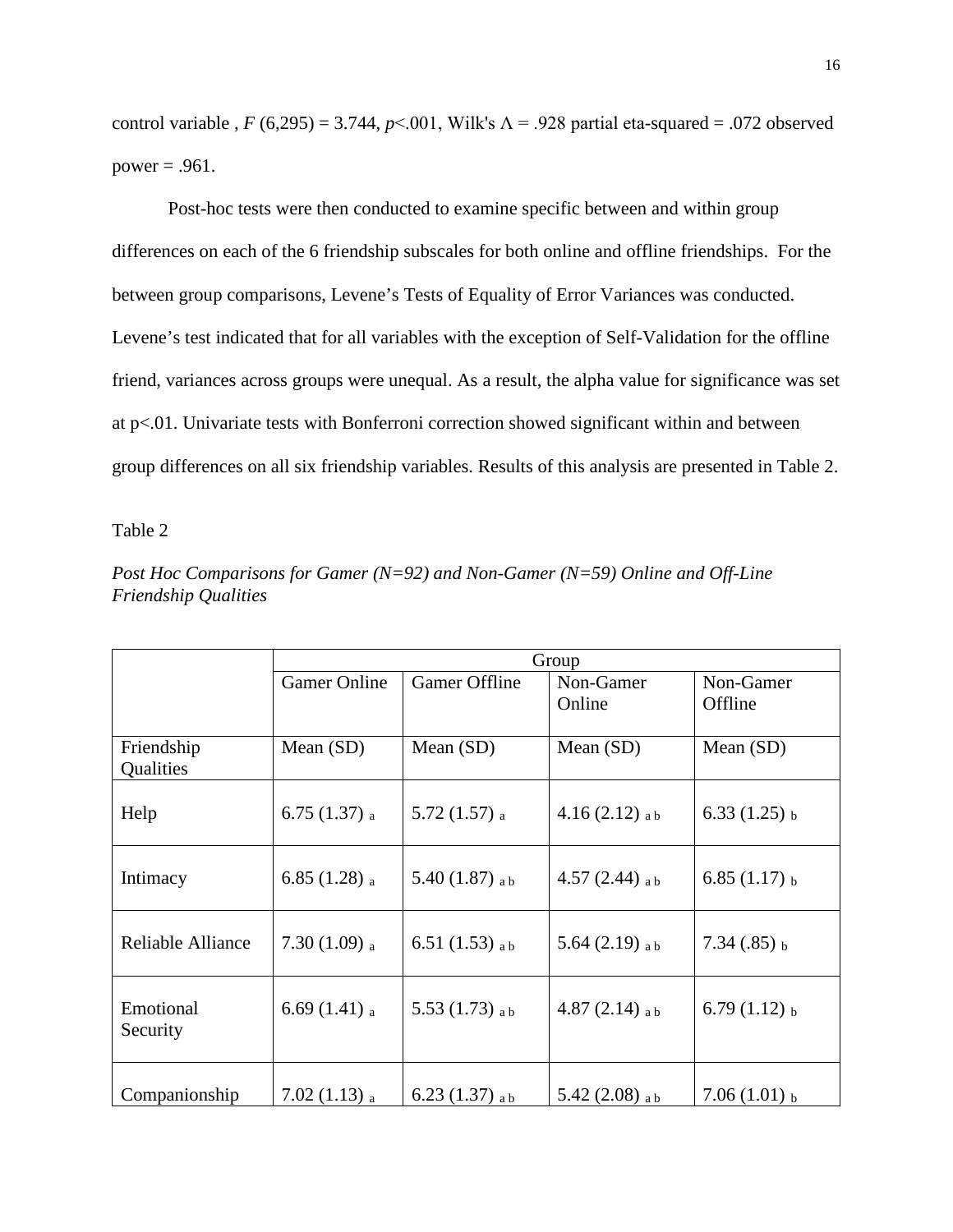| Self-Validation | 6.57 (1.40) $_{a}$ | 5.60 $(1.49)$ a | 5.00 $(2.14)$ ab | 6.47 $(1.40)$ <sub>b</sub> |
|-----------------|--------------------|-----------------|------------------|----------------------------|

*Note.* Those means sharing subscripts are significantly different from each other at p<.05, with the exception of self-validation for which  $p<0.01$ .

Results for the within group analysis showed that the means of each friendship subscale score for gamer online friendships were significantly higher than the means for gamer offline friendships. The means of each friendship subscale score for non-gamer online friendships were significantly lower than the means for non-gamer offline friendships.

Examination of the between group post hoc comparisons, showed that the gamer group's mean scores on each friendship subscale for their online friendships were significantly higher than the non-gamer group's online friendship scores, and the gamer group's means on 4 of 6 friendship subscales for their offline friendship qualities were significantly lower than the nongamer group's mean offline friendship scores. An interesting finding, however, is that gamers' online friendship scores were not significantly different from the non-gamers' offline friendship scores. This pattern of results does not support Hypothesis 1, however it is supportive of Hypotheses 2 and 3.

## **Differences in Happiness**

The mean happiness score in gamers ( $M = 4.31$ ,  $SD = .69$ ) was not significantly different than the mean happiness score in non-gamers.  $(M = 4.42, SD = .71)$ . An independent samples ttest was not significant at the alpha level of .05,  $t(120.586) = -.869$ ,  $p = .386$ . Therefore, the analysis supports Hypothesis 4.

#### **Study 1: Discussion**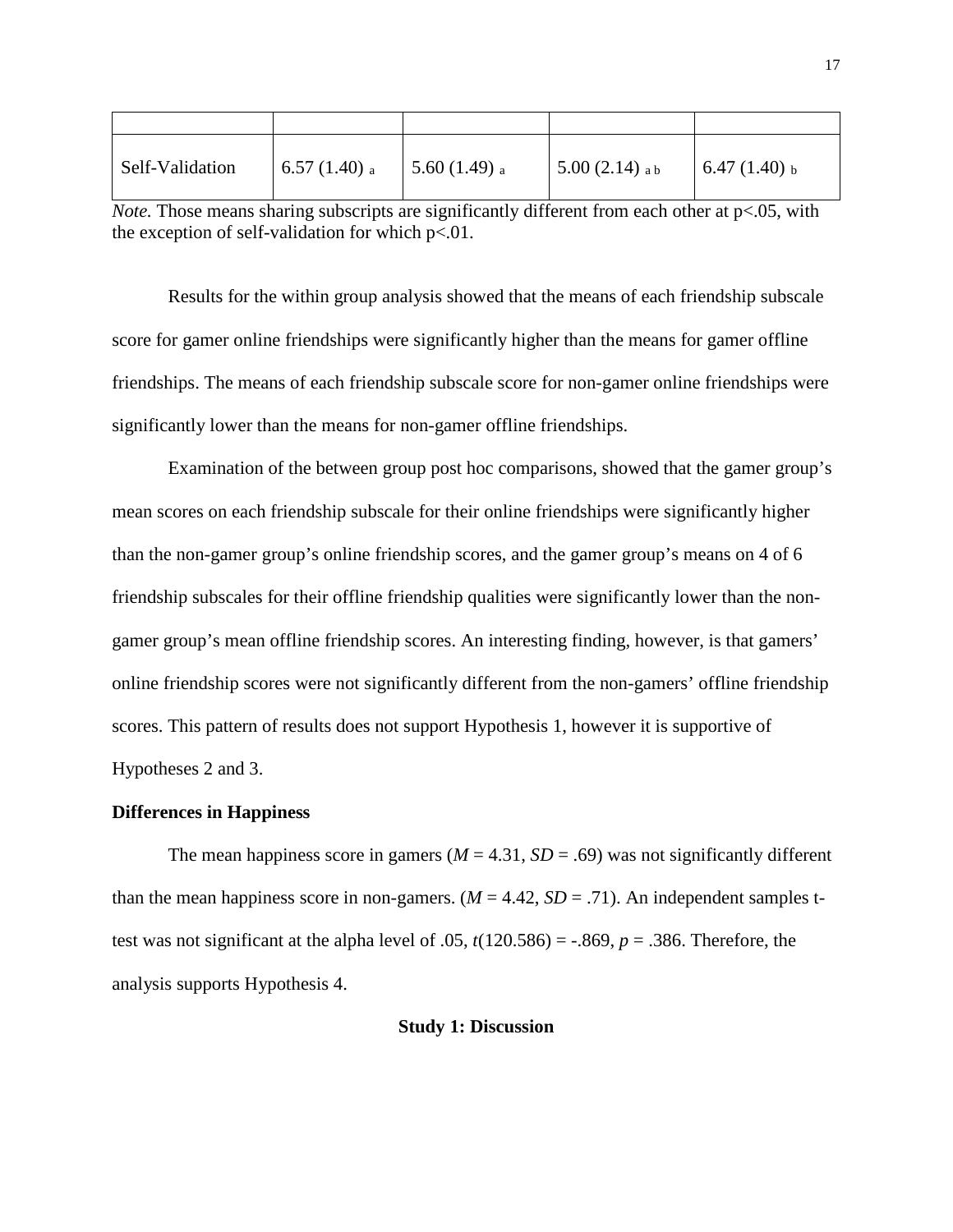Study 1 provided further insight into the nature of gamer and non-gamer friendships. The results of the analyses conducted found that self-reported gamers perceived the quality of their closest online friendship as higher than their closest offline friendship. In the non-gamer group, the opposite pattern held true; the quality of the closest offline friendship was higher than the online friendship. Analysis further showed that between group differences were present and that non-gamer's offline friendship scores were higher than the same scores for gamers. Likewise, gamer's online friendship scores were higher than online friendship scores for the non-gamers.

Perhaps the most interesting finding, however, was that gamer online friendship scores were the same as non-gamer offline friendship scores. In essence, the closest, face to face friendship non-gamers have looks the same as the closest online friendship reported by gamers. High mean scores for the friendship variables for each of these types of friendships support the conclusion that gamers do have close and important friendships with other people, and that these occur online rather than face to face. For gamers, their comfort in the online environment allows them to meet and grow close to others within this milieu, even though they may never meet their closest friend face to face.

Study 1 also found that general life happiness levels did not vary between gamers and non-gamers. One contributing factor could be that gamers were able to establish and value close friendships (albeit in the online environment). The domain in which social connection occurs may be different, but the quality and function of the connections appear the same.

Although the results of Study 1 are interesting, the sample size for the study was small and the sample consisted only of college students. In addition, participants were allowed to selfselect as a gamer or non-gamer, which could have blurred the distinction between the groups. Last, Study 1 only examined the relationship between gamer/non-gamer status and happiness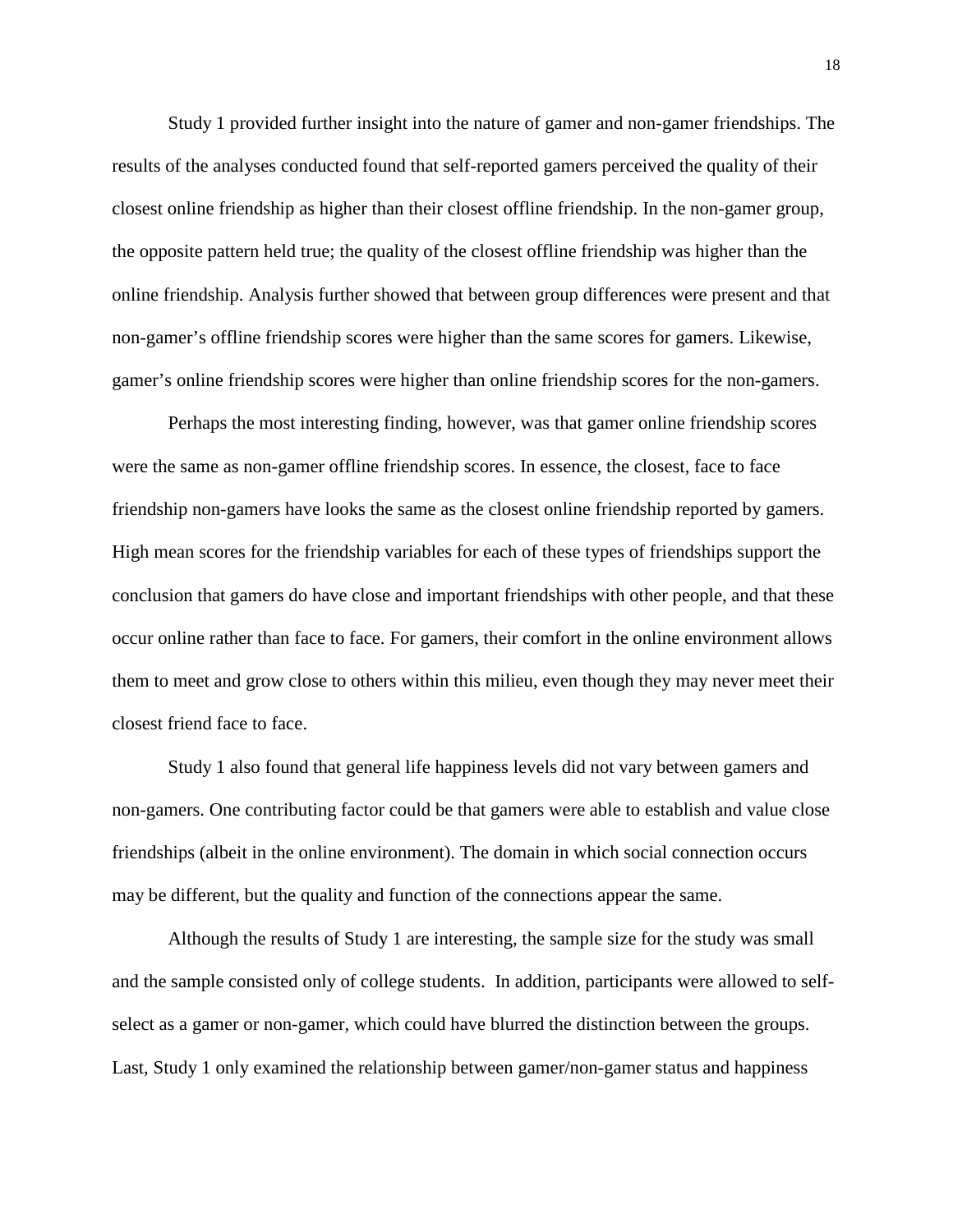score, neglecting to include other important personality variables that have been linked to friendship qualities, such as anxiety and depression. In order to address these concerns, a second sample was collected, which is presented as Study 2.

## **STUDY 2**

Based on the results of Study 1, a second study was conducted. The purpose of the second study was to increase the sample size and collect data from a general young adult population, rather than a specific college sample. Study 2 also addressed some of the weaknesses of the first study, including a refinement of how the gamer versus non-gamer groups were categorized and the addition of several measures of personality that have been used in studying the psychological correlates of friendship. The following hypotheses were tested in Study 2:

 $H_1$ : There will be no difference between online friendship scores and offline friendship scores within the gamer group.

 $H_2$ : Offline friendship scores in the non-gamer group will be higher than online friendship scores in the non-gamer group.

H3: There will be differences in online friendship scores and offline friendship scores between the gamer group and the non-gamer group. It is predicted that online friendship qualities will be higher in the gamer than non-gamer group. Furthermore, offline friendship qualities will be higher in the non-gamer than gamer group.

 $\underline{H}_4$ : Higher overall friendship scores for both offline and online friendships will be positively correlated with individual happiness and negatively correlated with anxiety and depression.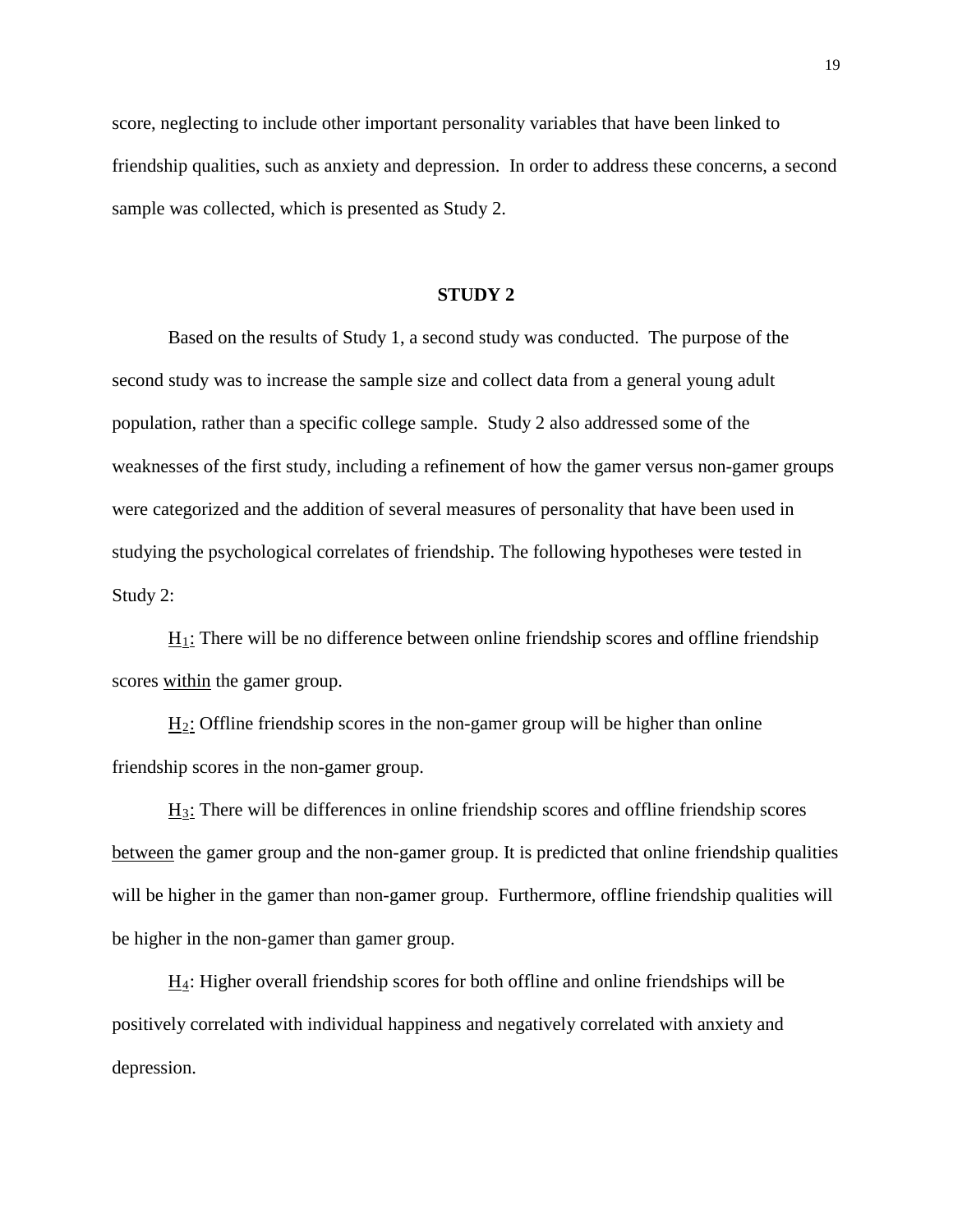$H_5$ : There will be no difference in happiness, depression, or anxiety levels between the gamer group and the non-gamer group.

### **Method**

## **Participants**

Participants were recruited using mTurk and were paid for their participation. The final sample for study 2 included 521 individuals. The total response set was comprised of 600 individuals, however 79 surveys (13%) were eliminated due to incomplete responses, response patterns showing no variability (e.g. participants responded '1' to all items), or because nonbinary gender was chosen. The number of participants who selected non-binary for gender was too small for accurate analysis and so those cases were removed from analysis. Table 3 below provides complete demographic information about participants. For study 2, individuals were placed in gamer/non-gamer groups using modified criteria. Study 1 allowed self-selection into categories. For study 2, in order to be placed in the gamer group, one had to self-identify as a gamer and play online games 5 hours a week or more.

#### Table 3

# *Demographic Information for Gamer and Non-Gamer Groups*

|                           | <b>Gamer Group</b>     | Non-Gamer Group      |
|---------------------------|------------------------|----------------------|
| Demographic Items         | Mean $(SD)$            | Mean (SD)            |
| Participant Age           | 25.17(6.48)            | 27.27(6.15)          |
| <b>Participant Gender</b> | 113 Female<br>280 Male | 72 Female<br>56 Male |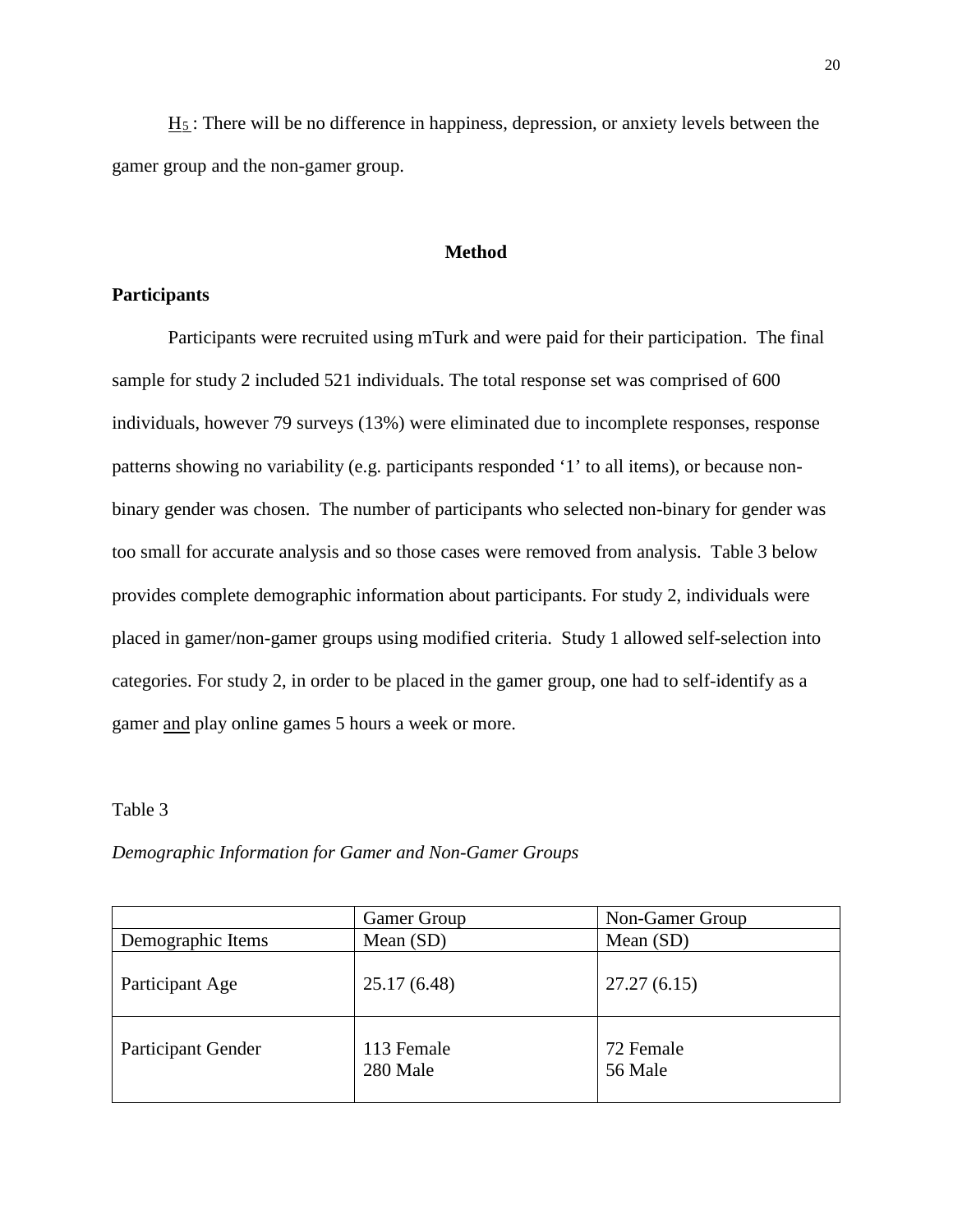| Hours Spent Gaming Online<br>per Week                                                                           | 14.96 (13.20)                                                                                                                                               | 6.89(9.54)                                                                                                                                                  |
|-----------------------------------------------------------------------------------------------------------------|-------------------------------------------------------------------------------------------------------------------------------------------------------------|-------------------------------------------------------------------------------------------------------------------------------------------------------------|
|                                                                                                                 | Demographic Information About Online Friend                                                                                                                 |                                                                                                                                                             |
| Length of Friendship in Years                                                                                   | 6.28(6.03)                                                                                                                                                  | 5.67(5.43)                                                                                                                                                  |
| Age of Online Friend                                                                                            | 25.74 (5.52)                                                                                                                                                | 27.67(8.15)                                                                                                                                                 |
| Gender of Online Friend                                                                                         | 109 Females<br>276 Males                                                                                                                                    | 51 Females<br>77 Males                                                                                                                                      |
| Frequency of Interaction with<br><b>Online Friend in Online</b><br>Mode                                         | 3.54% 0 to 1 time per year<br>10.35% 2 to 5 times per year<br>9.09% 1 to 2 times per month<br>17.42% 3 to 5 times per month<br>37.38% 2 to 5 times per week | 4.58% 0 to 1 time per year<br>9.92% 2 to 5 times per year<br>15.27% 1 to 2 times per month<br>20.61% 3 to 5 times per month<br>31.30% 2 to 5 times per week |
|                                                                                                                 | 22.22% More than once a day                                                                                                                                 | 22.22% More than once a day                                                                                                                                 |
| Frequency of Interaction with<br>Online Friend in Offline<br>Mode                                               | 29.04% 0 to 1 time per year<br>17.42% 2 to 5 times per year<br>12.63% 1 to 2 times per month                                                                | 35.88% 0 to 1 time per year<br>16.79% 2 to 5 times per year<br>10.69% 1 to 2 times per month                                                                |
|                                                                                                                 | 14.65% 3 to 5 times per month<br>17.17% 2 to 5 times per week<br>9.09% More than once a day                                                                 | 13.74% 3 to 5 times per month<br>10.69% 2 to 5 times per week<br>11.45% More than once a day                                                                |
| Mode of Online Interaction<br>with Online Friend<br>(participants were allowed to<br>choose more than one mode) | 73.99% Online Games<br>61.87% Texting<br>42.93% Social Media<br>40.40% Voice Chat                                                                           | 84.73% Texting Online<br>64.12% Social Media<br>42.93% Online Games<br>27.48% Voice Chat                                                                    |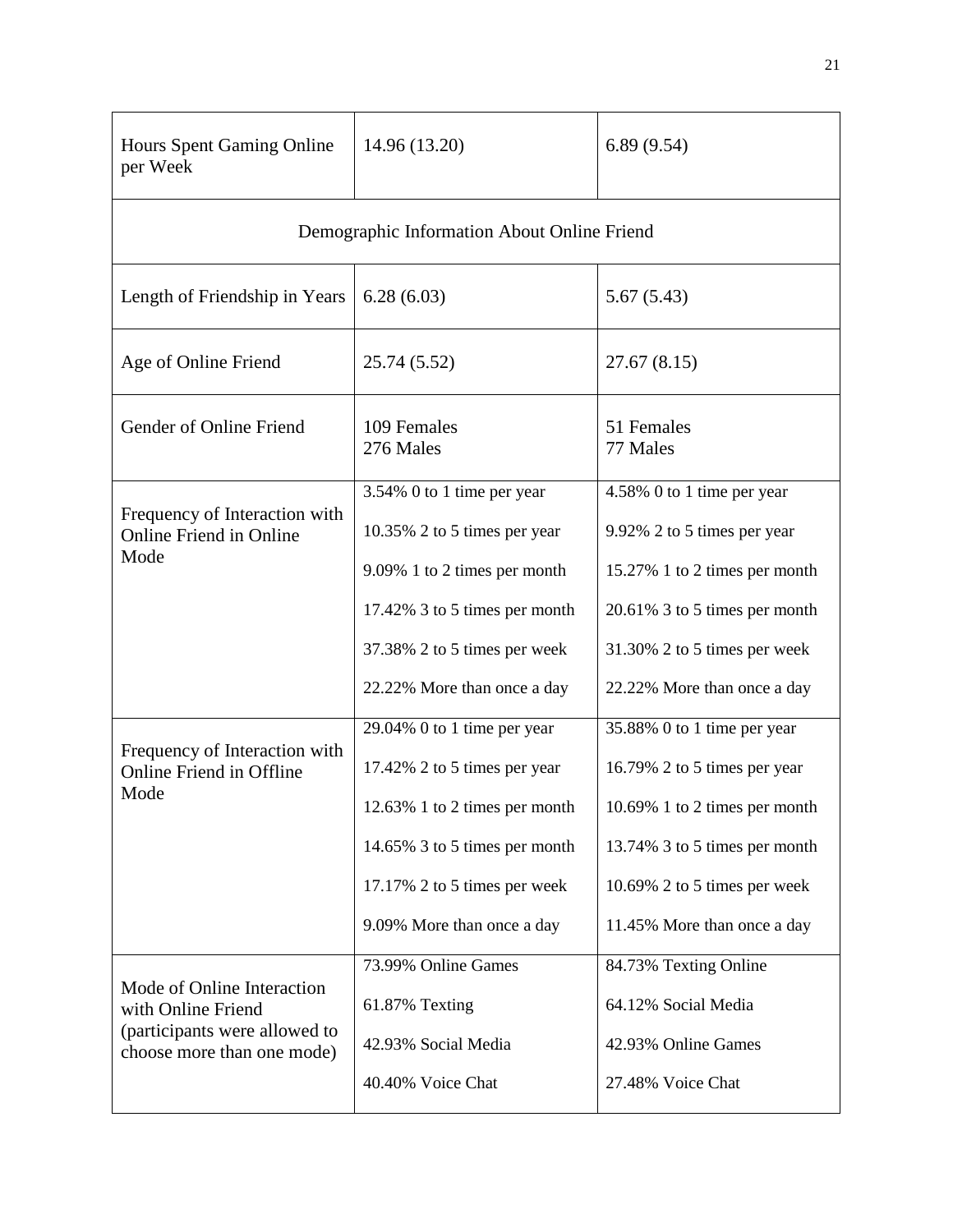|                                                                           | 17.68% Video Chat                                                                                                                                                                            | 20.61% Video Chat                                                                                                                                                                             |  |  |
|---------------------------------------------------------------------------|----------------------------------------------------------------------------------------------------------------------------------------------------------------------------------------------|-----------------------------------------------------------------------------------------------------------------------------------------------------------------------------------------------|--|--|
|                                                                           | 3.78% Email                                                                                                                                                                                  |                                                                                                                                                                                               |  |  |
|                                                                           | Demographic Information about Offline Friend                                                                                                                                                 |                                                                                                                                                                                               |  |  |
| Length of Friendship in Years                                             | 9.13(7.09)                                                                                                                                                                                   | 9.63(6.38)                                                                                                                                                                                    |  |  |
| Age of Offline Friend                                                     | 24.31 (7.59)                                                                                                                                                                                 | 26.37 (7.57)                                                                                                                                                                                  |  |  |
| Gender of Offline Friend                                                  | 160 Females<br>226 Males                                                                                                                                                                     | 62 Females<br>63 Males                                                                                                                                                                        |  |  |
| Frequency of Interaction with<br><b>Offline Friend in Online</b><br>Mode  | 4.29% 0 to 1 time per year<br>13.13% 2 to 5 times per year<br>13.89% 1 to 2 times per month<br>17.93% 3 to 5 times per month<br>28.79% 2 to 5 times per week<br>21.97% More than once a day  | 7.63% 0 to 1 time per year<br>12.98% 2 to 5 times per year<br>14.50% 1 to 2 times per month<br>18.32% 3 to 5 times per month<br>21.37% 2 to 5 times per week<br>25.19% More than once a day   |  |  |
| Frequency of Interaction with<br><b>Offline Friend in Offline</b><br>Mode | 4.80% 0 to 1 time per year<br>15.91% 2 to 5 times per year<br>18.94% 1 to 2 times per month<br>$21.21\%$ 3 to 5 times a month<br>22.73% 2 to 5 times per week<br>16.41% More than once a day | 12.21% 0 to 1 time per year<br>14.50% 2 to 5 times per year<br>15.27% 1 to 2 times per month<br>19.08% 3 to 5 times a month<br>15.27% 2 to 5 times per week<br>More than once a day<br>22.14% |  |  |

## **Measures**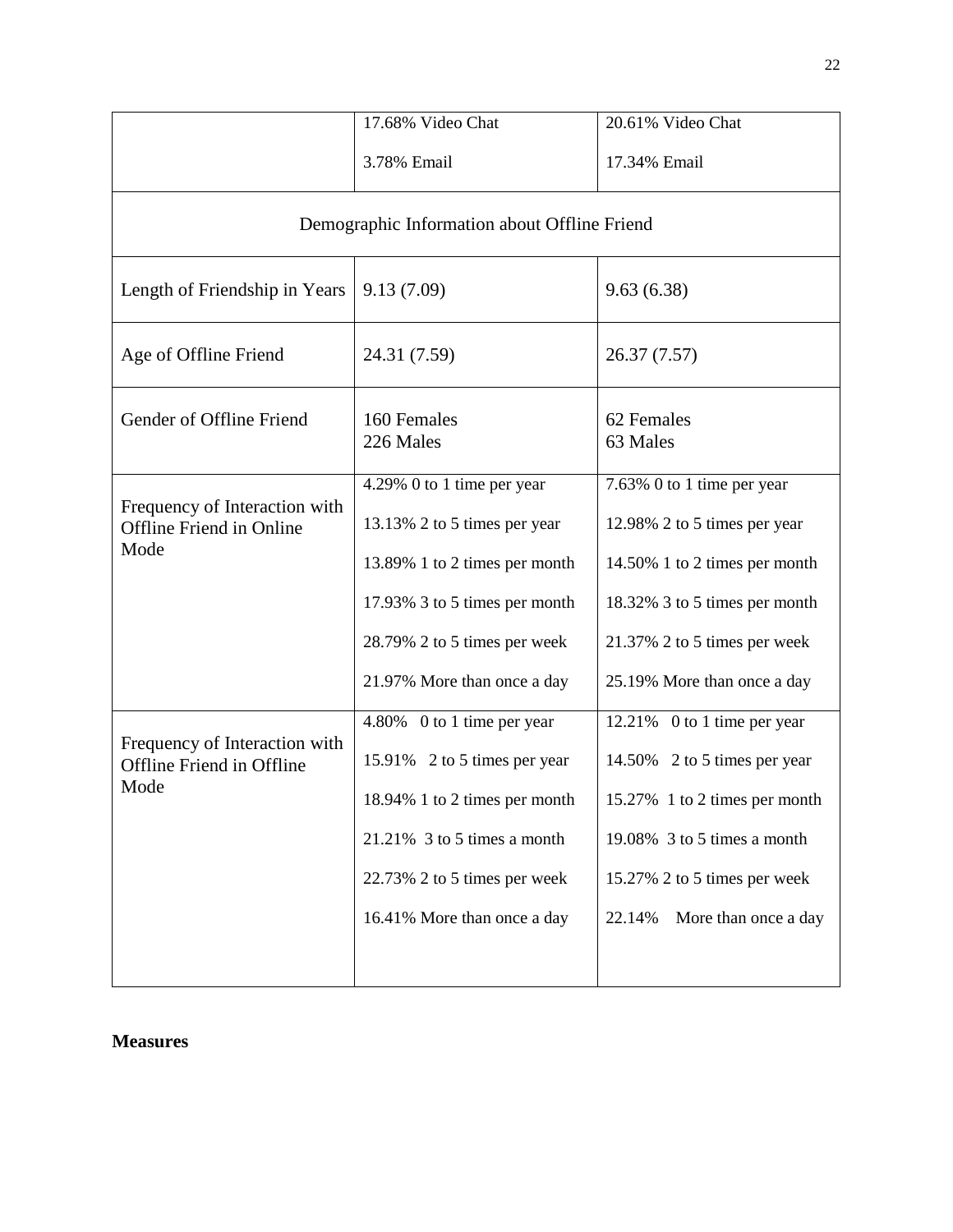Participants completed the McGill Friendship Questionnaire (Mendelson & Aboud, 2014) and the Oxford Happiness Questionnaires (Hills & Argyle, 2002). The information about these scales was reported in Study 1 above. Additionally, participants completed a measure of anxiety and depression.

**DASS-21** (Lovibond & Lovibond, 1995): The DASS-21 is a 21 item measure of depression, anxiety and stress, although the present study only used the depression and anxiety scores from this scale in Study 2. The anxiety and depression subscales of the DASS-21 are 7 items each and participants respond to statements based on a 4 point Likert scale ranging from 0 - did not apply to me at all to 3 – applied to me very much for most of the time. Responses to the items on each subscale are summed and then multiplied by 2, with possible scores ranging from 0-42. A normal depression score on the DASS-21 is 0 to 9, indicating little or no depression, with a score of 28 or higher indicating severe depression. A normal anxiety score is 0 to 7, with a score of 20 or above an indicator of extreme anxiety. The mean depression score for the present sample was 9.265 with scores ranging from 0 to 21. The mean anxiety score for the present sample was 8.800 with scores ranging from 0 to 21. Reliability and validity information for the DASS-21 when used with young adults can be found at Osman, Wong, Bagge, Freedenthal, Gutierrez & Lozano (2012).

For this sample, the DASS-21 Depression subscale had a Cronbach alpha score of .89, and the Anxiety subscale had a Cronbach alpha of .87. The happiness measure had a Cronbach alpha score of .78. The Cronbach alphas for the McGill Friendship Questionnaire subscales were .88 for Companionship, .88 for Help, .91 for Intimacy, .91 for Reliable Alliance, .89 for Emotional Security, and .89 for Self-Validation. Thus, all measures used in the present study showed adequate internal reliability.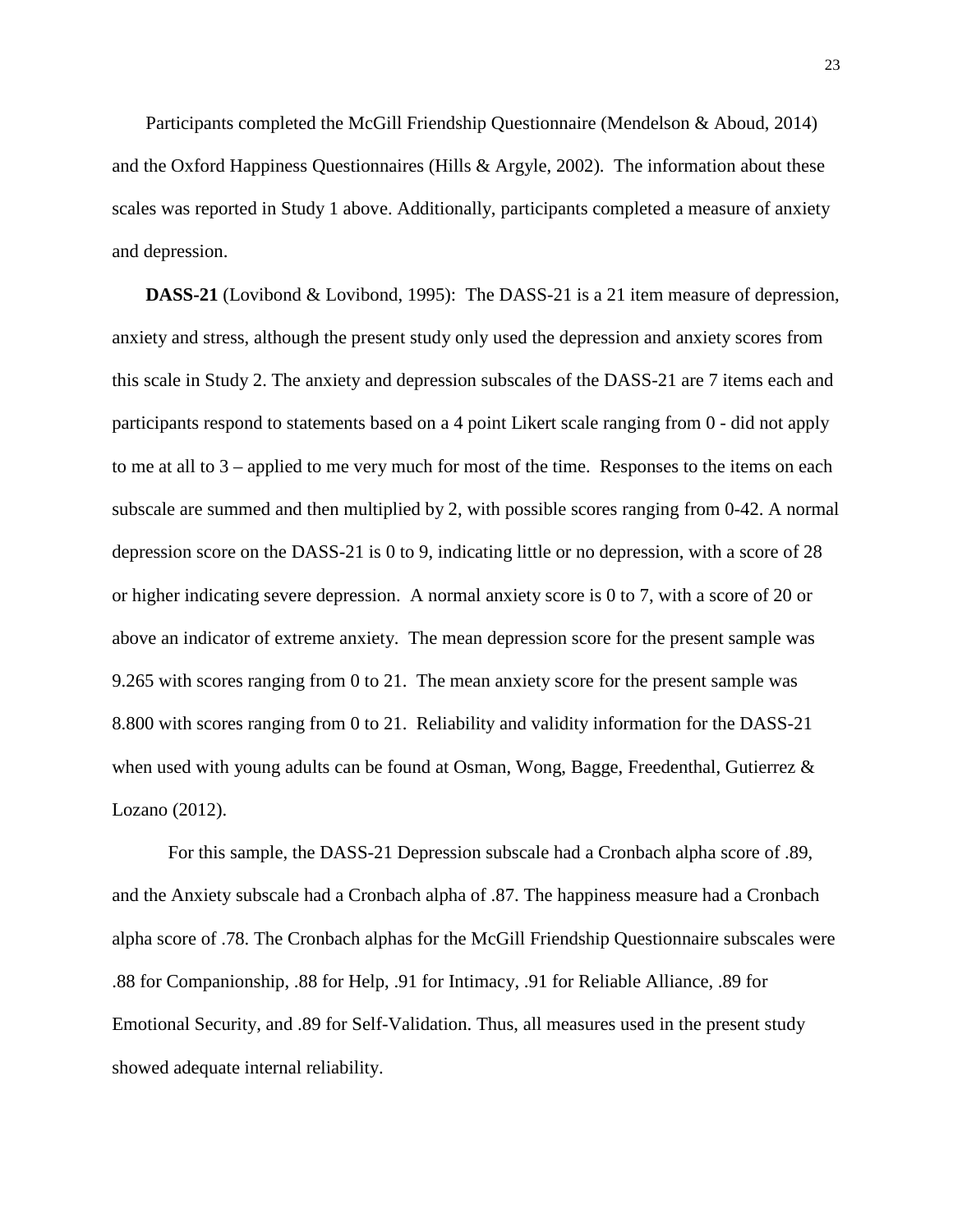## **Procedure**

The survey for the present study was posted on mTurk in spring 2019 for a total of 35 days. Recruitment described the study as a survey focused on friendship in online environments, specifying that respondents be between 18 to 30 years of age. After reading and completing the consent form, participants responded to the demographic survey, followed by the McGill Friendship Questionnaire (Mendelsohn & Aboud, 2014), the Oxford Happiness Questionnaire (Hills & Argyle, 2002) and the DASS-21 (Lovibond & Lovibond, 1995). All participants were asked to complete the McGill Friendship Questionnaire twice; once for their closest online friend and one for their closest offline friend. Definitions provided for the closest online and offline friends were the same as used in Study 1.

#### **Results**

Hypotheses 1-3 in Study 2 examined within and between group differences on all friendship subscales for the gamer and non-gamer groups. A fully factorial MANCOVA was conducted to examine overall between group and within group differences on the 6 friendship subscales for both online and offline friendships using gender as the control variable. Box's test for homogeneity of variance was significant ( $p < 0.05$ ). Due to inequality of variances, the alpha level was set at p<.01. Results of the MANCOVA found significant differences in friendship scale scores between gamers and non-gamers,  $F(6, 1036) = 4.148$ ,  $p<.001$ , Wilk's  $\Lambda = .931$ , partial eta-squared = .024, observed power = .99. Within groups differences were also found to be significant when considering gender as a control variable ,  $F(6, 1036) = 3.672$ ,  $p = .001$ , Wilk's  $\Lambda$  = .979, partial eta-squared = .021, and observed power = .960.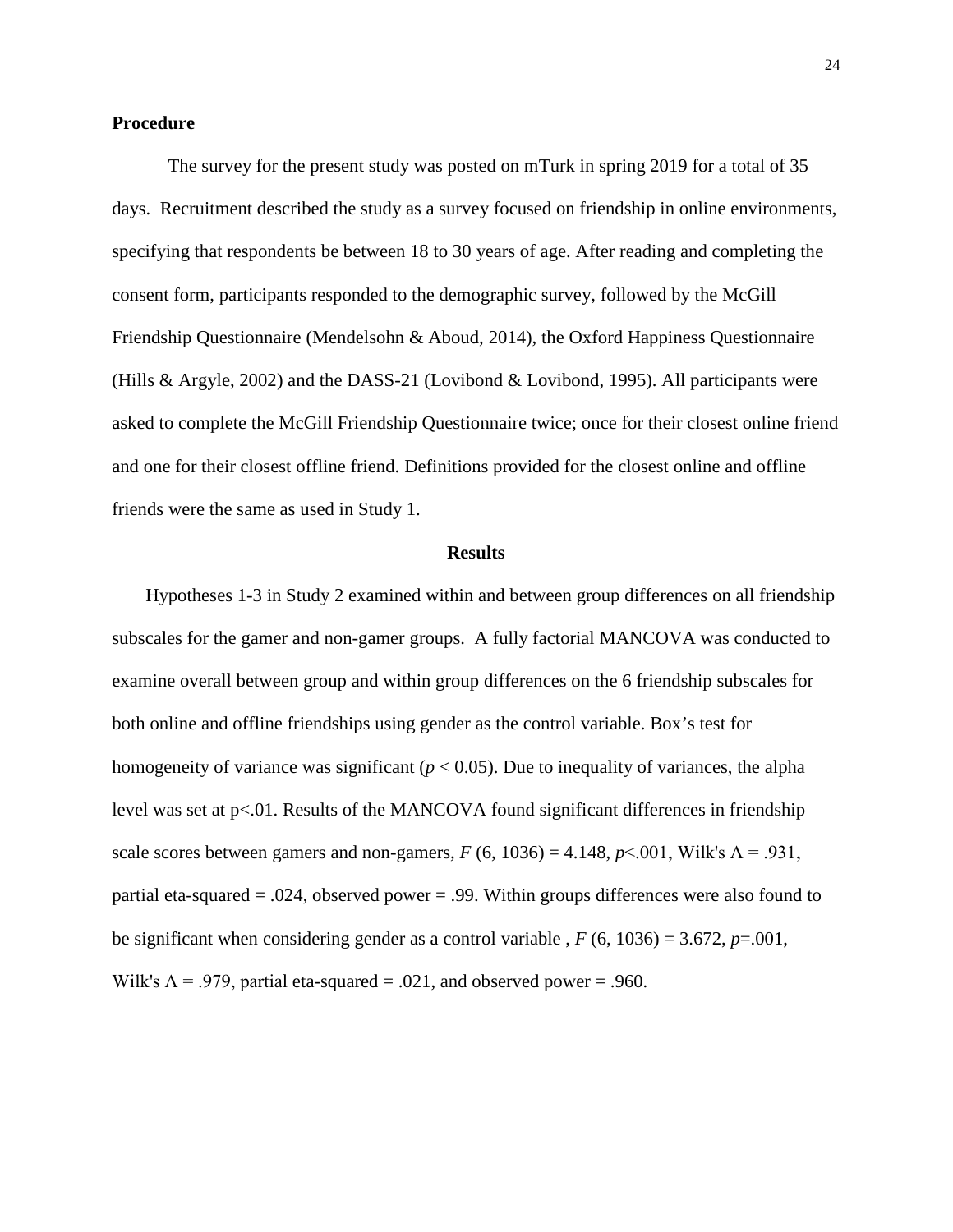Post-hoc tests were then conducted to examine specific between and within group

differences on each of the 6 friendship subscales for both online and offline friendships using Bonferroni Correction. Results of this analysis are presented in Table 4.

## Table 4

|                         | Group                      |                      |                            |                            |
|-------------------------|----------------------------|----------------------|----------------------------|----------------------------|
|                         | <b>Gamer Online</b>        | <b>Gamer Offline</b> | Non-Gamer<br>Online        | Non-Gamer<br>Offline       |
| Friendship<br>Qualities | Mean (SD)                  | Mean (SD)            | Mean (SD)                  | Mean $(SD)$                |
| Help                    | 5.43 $(1.63)$ a            | 5.99 $(1.54)$ a      | 5.45 $(1.72)$ b            | 6.42 $(1.54)$ ab           |
| Intimacy                | 5.41 $(1.83)$ <sub>a</sub> | 5.93 $(1.71)$ a b    | 5.44 $(1.92)$ b            | 6.46 $(1.61)$ <sub>a</sub> |
| Reliable Alliance       | 5.93 $(1.67)$ a            | 6.23 $(1.64)$ a b    | 5.91 $(1.65)$ <sub>b</sub> | 6.66 (1.60) <sub>a b</sub> |
| Emotional<br>Security   | $5.55(1.63)$ a             | 5.93 $(1.64)$ a      | 5.52(1.72)                 | 6.41 $(1.53)$ a            |
| Companionship           | $6.00(1.47)$ a             | $6.15(1.51)$ b       | 6.01 $(1.57)$ <sub>c</sub> | 6.53 $(1.40)$ a b c        |
| Self-Validation         | 5.60 $(1.58)$ <sub>a</sub> | 5.89(1.58)           | $5.69(1.61)_{b}$           | 6.29 $(1.47)$ a b          |

*Post Hoc Comparisons for Gamer and Non-Gamer Online and Off-Line Friendship Qualities*

Hypothesis 1 predicted that gamer offline friendship quality scores would not different from their online friendship scores. Results indicated that gamers' offline friendships scored

*Note.* Those means sharing subscripts are significantly different from each other at p<.05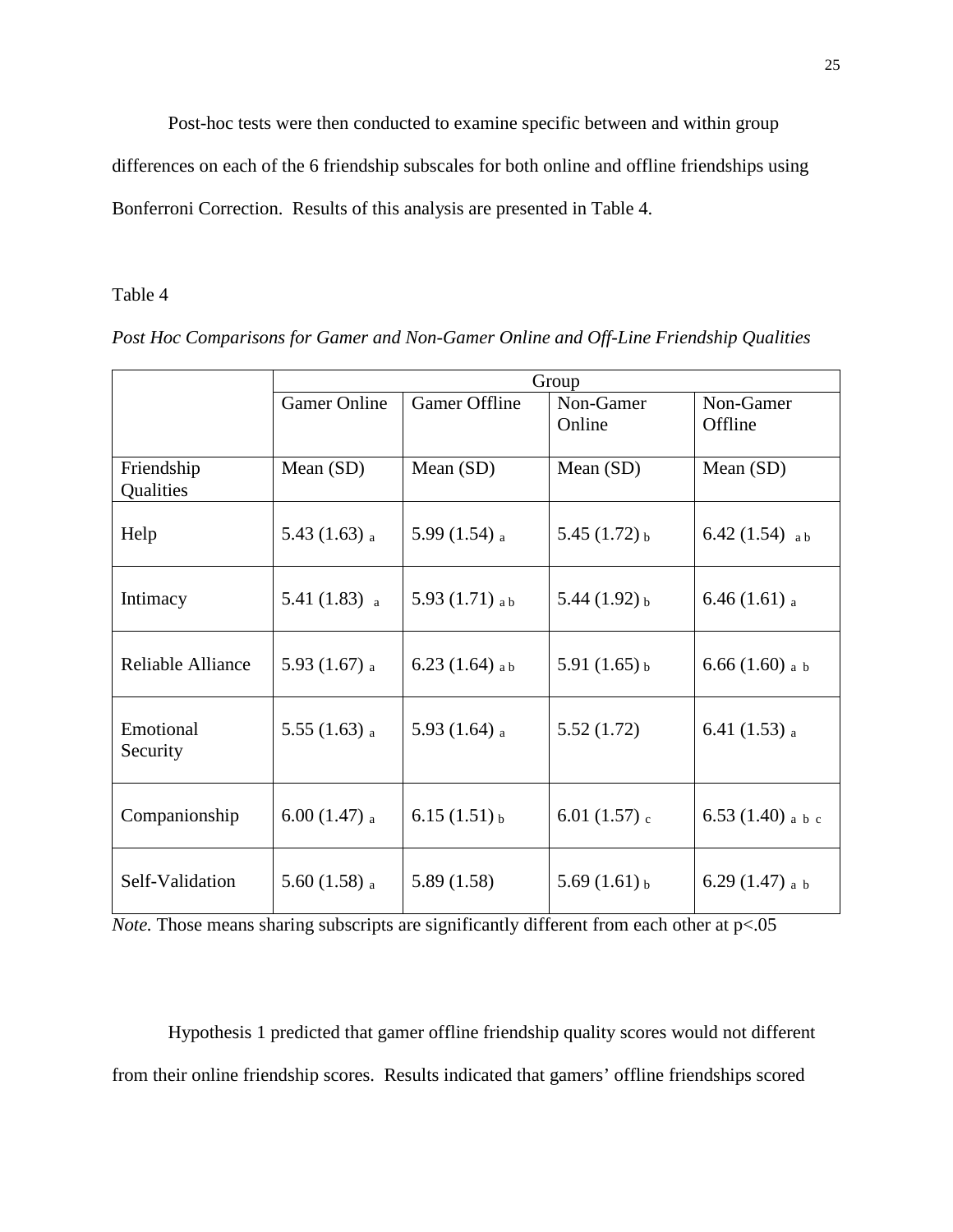significantly higher on the qualities of help, intimacy, reliable alliance and emotional security, than their online friendships. No differences were found for the qualities of companionship or self-validation. Hypothesis 1 was partially supported.

Hypothesis 2 predicted that offline friendship scores in the non-gamer group would be higher than online friendship scores in the non-gamer group. Results showed that non-gamers rated their offline friendships significantly higher than their online friendships for the qualities of help, reliable alliance, companionship and self-validation only. Hypothesis 2 was partially supported.

A review of these results also found few significant differences between gamer offline and non-gamer offline friendships qualities. Likewise no significant differences were found between gamer online friendship qualities and non-gamer online friendship qualities. These two sets of findings are contrary to what was predicted by Hypothesis 3.

#### **Relationships among Friendship Qualities and Personality Variables**

It was hypothesized (Hypothesis 4) that higher overall friendship scores for both offline and online friendships would be positively correlated with individual happiness and negatively correlated with anxiety and depression. Partial correlations controlling for gender with Bonferroni correction were used to examine this hypothesis. Results found that happiness was positively and significantly correlated with all six offline friendship variables, while anxiety and depression were negatively and significantly correlated with all six offline friendship variables. For online friendships, happiness was positive and significantly correlated with companionship, help, reliable alliance, and self-validation, but was uncorrelated with intimacy and emotional security. The online friendship qualities of companionship, reliable alliance, and self-validation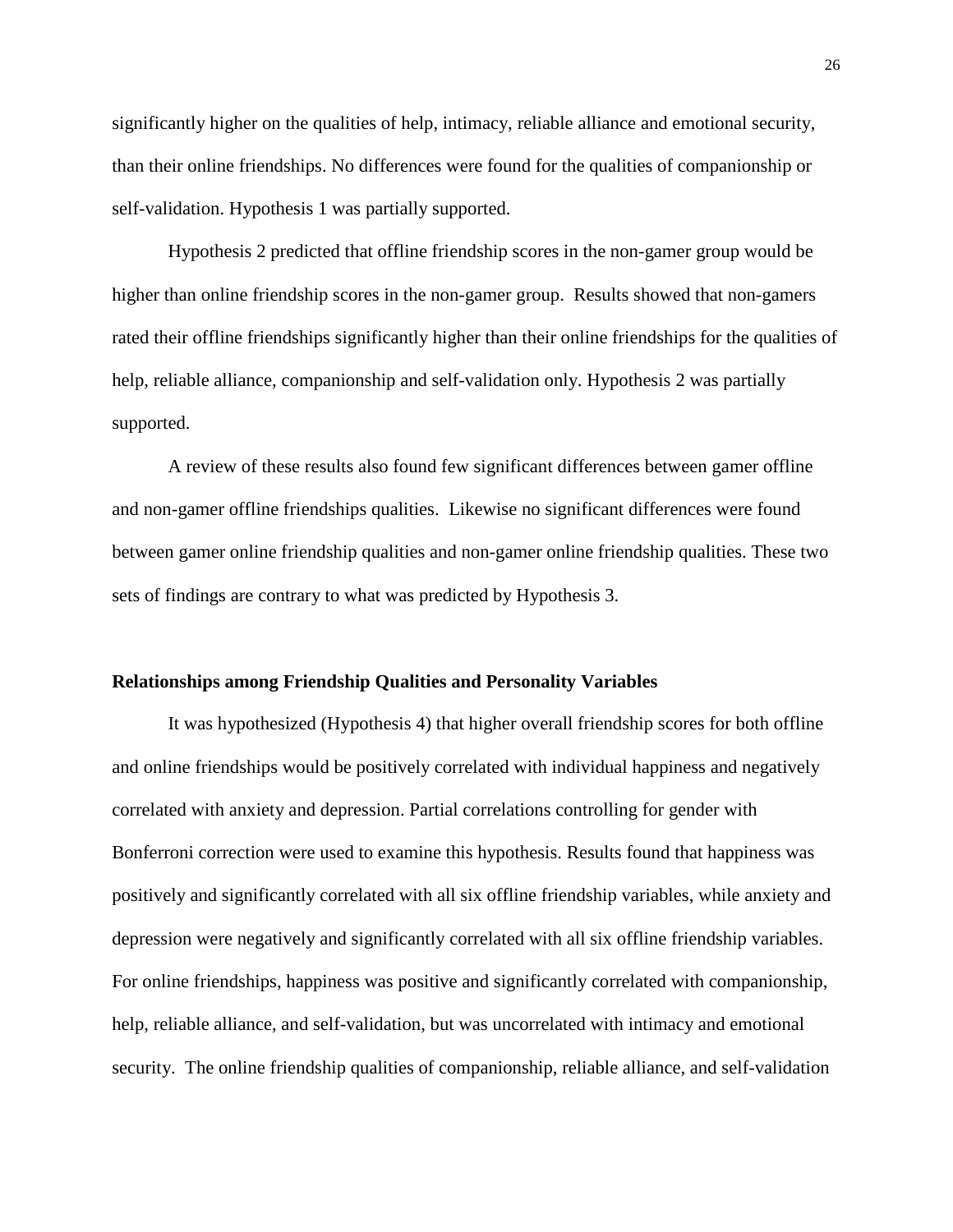were significantly and negatively correlated with depression and anxiety. All correlations are presented in Table 5.

# Table 5

# *Correlations among Friendship Qualities and Personality Variables*

|                            | Happiness | Depression | Anxiety  |
|----------------------------|-----------|------------|----------|
| <b>Offline Friendships</b> |           |            |          |
| Companionship              | $.17**$   | $-.24**$   | $-.27**$ |
| Help                       | $.17**$   | $-.19**$   | $-.20**$ |
| Intimacy                   | $.14**$   | $-.22**$   | $-.26**$ |
| Reliable Alliance          | $.13**$   | $-.22**$   | $-.31**$ |
| <b>Emotional Security</b>  | $.18**$   | $-.22**$   | $-.25**$ |
| Self-Validation            | $.17**$   | $-.22**$   | $-.22**$ |
| <b>Online Friendships</b>  |           |            |          |
| Companionship              | $.11***$  | $-14**$    | $-.17**$ |
| Help                       | $.09*$    | $-.09*$    | $-.03$   |
| Intimacy                   | $-.01$    | $-.05$     | $-.03$   |
| Reliable Alliance          | $.08*$    | $-16**$    | $-.20**$ |
| <b>Emotional Security</b>  | .04       | $-.07$     | $-.05$   |
| Self-Validation            | $.07*$    | $-.09*$    | $-.11**$ |

N=520, \* P<.05, \*\* P<.01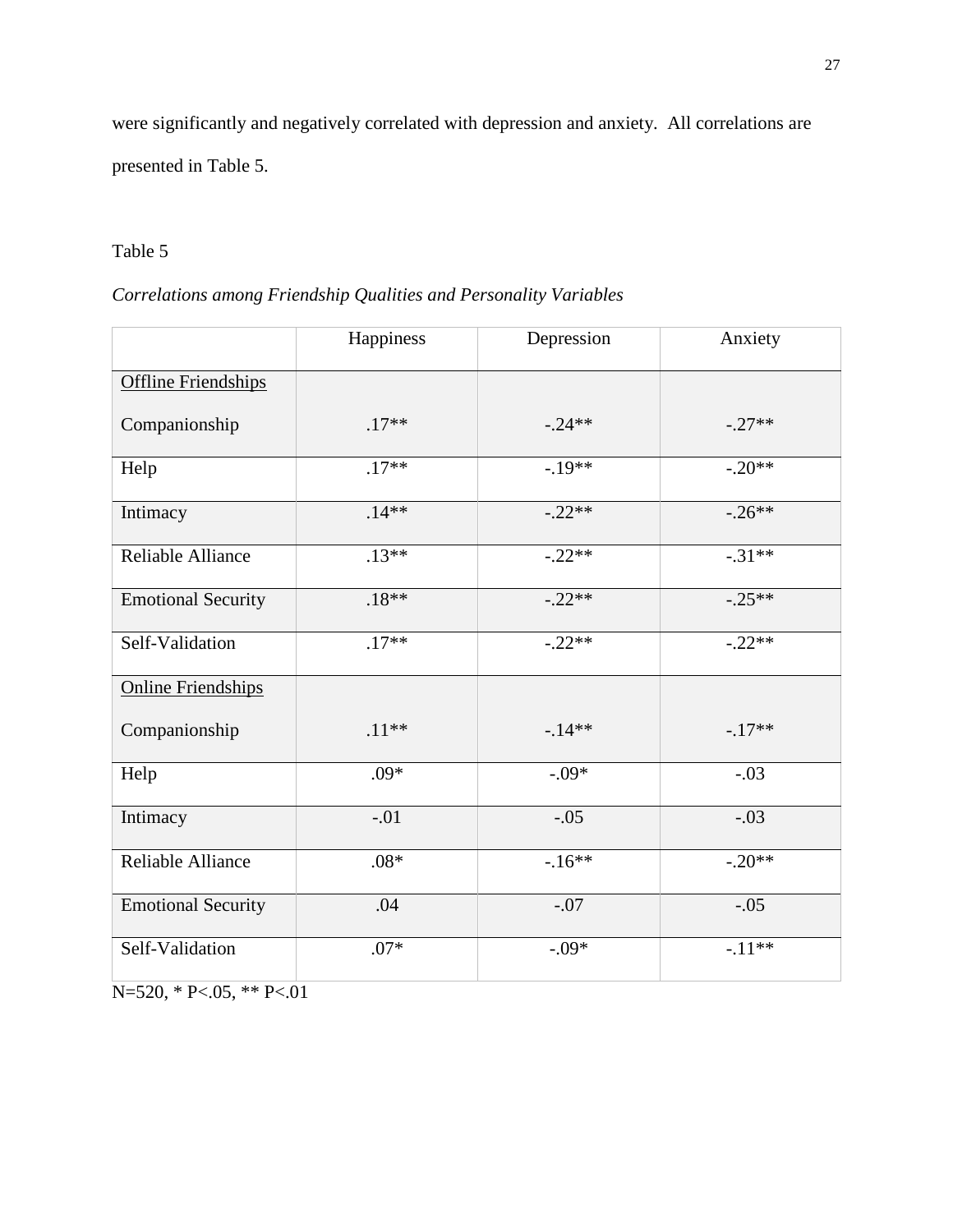**Group differences in personality variables.** Hypothesis 5 stated that there would be no difference in happiness, depression or anxiety levels between the gamer group and the nongamer group. Between group *t*-tests were used to examine this hypothesis, and the results showed no significant group differences on any of the three personality variables.

#### **Discussion**

The present study provided a comprehensive examination of the characteristics and correlates of online and offline friendships in two groups: a group of gamers and a group who used online resources to interact with others, but who were not identified as gamers. The results of the study provide a greater understanding of what online and offline friendships look like for both groups. Demographic information showed great similarity in the characteristics of online and offline friendships. Online and offline friendships tended to be long term  $($  > 5 years) in duration, with individuals of the same age and gender as the participants. Online friendships had frequent online contacts, typically 3-5 times a month or more with the majority of participants connecting with their friend 2-5 times a week or more. Offline friendships had similar norms for connecting with the closest friend in both gamer and non-gamer groups, although the length of acquaintance with the closest offline friend was longer in duration than the online friend for both gamers and non-gamers. It can be concluded from this information that online and offline friendships are present in both gamers and non-gamers and that they are robust in terms of their duration and the amount of contact the participants had with their friends.

The study also examined if there were differences in the qualities of online and offline friendships within and between gamer and non-gamer groups. Study 1 explored this question for a group of college students. In study 1, it appeared that online friendships in gamers were strong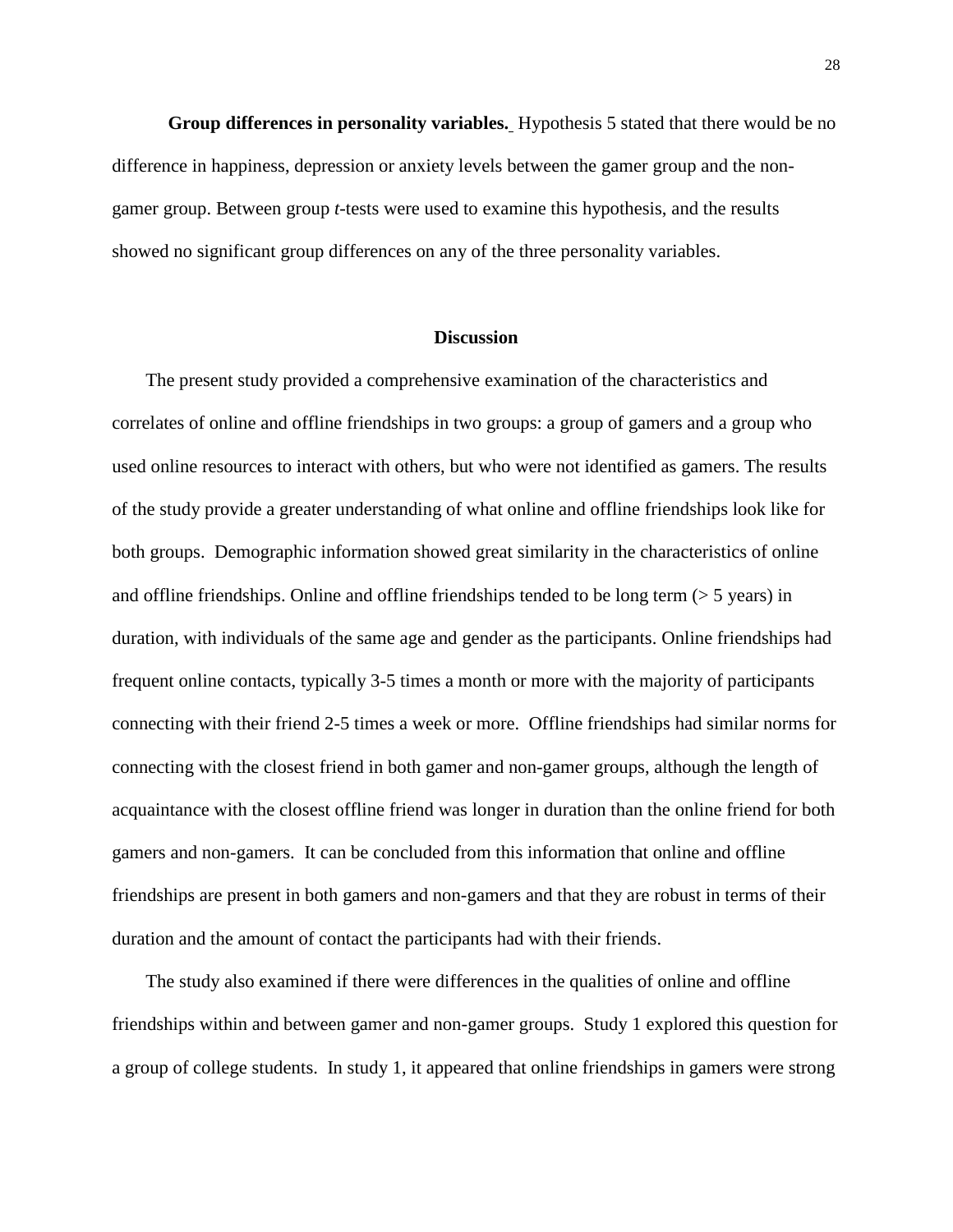and positive in quality and corresponded most closely with offline friendships in non-gamers. However, the sample for study 1 was small and reflected only a college-age group. In study 2, a larger and broader sample of young adults was collected, and the friendship qualities compared again. In the second study, results were somewhat different. We found no significant differences between gamer and non-gamer offline friendships qualities or between gamer and non-gamer online friendship qualities. Within both groups, offline friendships were rated higher than online friendships on only a subset of friendship qualities, although it should be noted that the means of all friendship qualities for both types of friendship were quite high, showing mean scores greater than 5.0 with the highest possible mean rating being a 7.0.

The results of study 2 point to the important place both offline and online friendships now hold in the lives of young adults. Although the results attest to the presence and positive quality of online friendships, offline friendships still tend to be of somewhat higher quality, as well as longer duration. It does not appear that gamers or non-gamers are abandoning face to face interactions with those closest to them. Instead, they have kept their offline friendships and added online friendships. In both types of friendships, online and face to face contacts are used to maintain the connection between parties.

The current study also examined how online and offline friendships related to personality variables, as well as if gamers and non-gamer differed in happiness, anxiety, and depression. The strongest correlations between personality and friendship qualities were found for offline friendships, and it appears that higher positive friendship qualities are related positively to happiness, but negatively to depression and anxiety. This finding speaks to the strength of positive friendships in the life of young adults, as one possible buffer against the common but negative conditions of anxiety and depression. Online friendship qualities were, in general,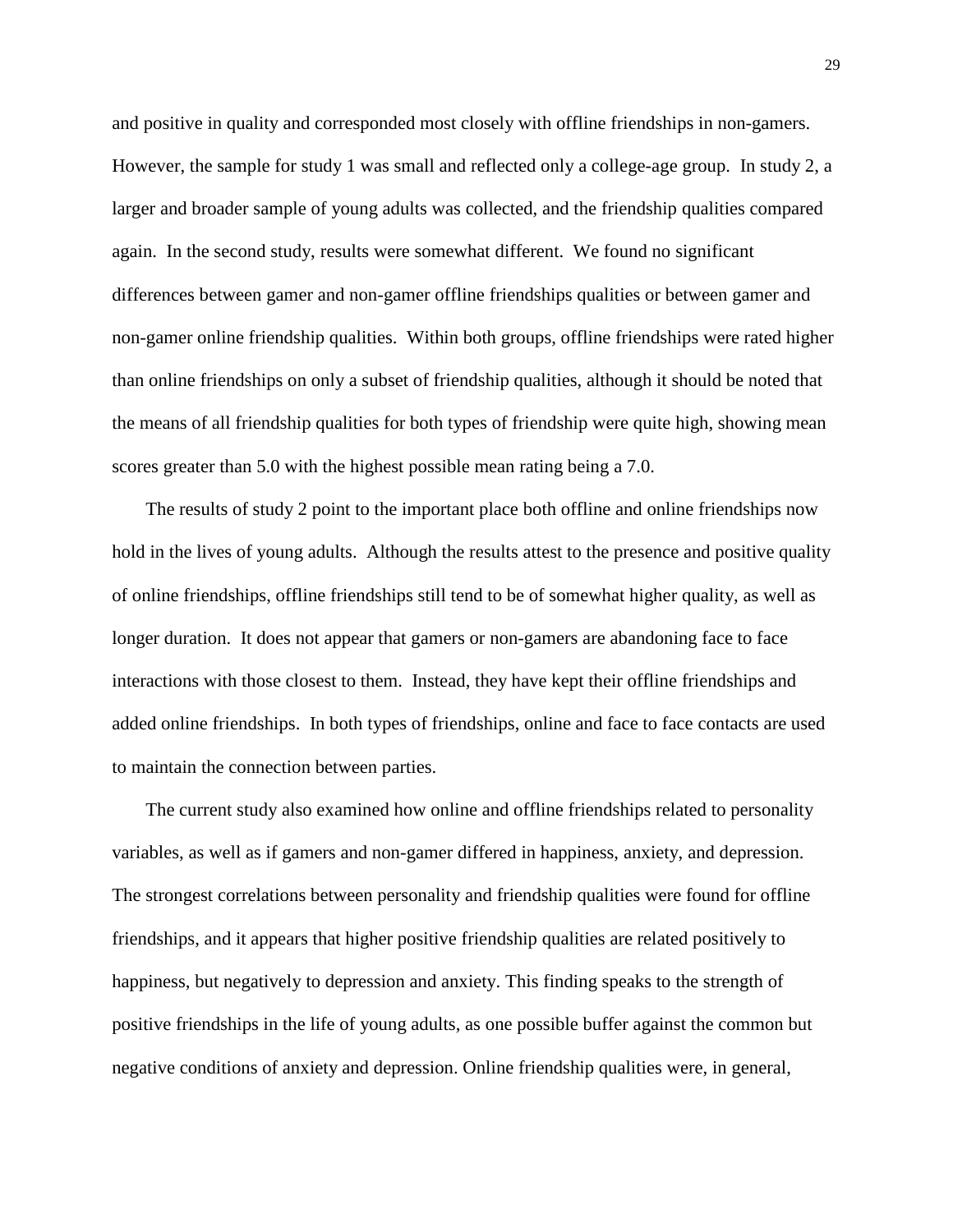positively related to happiness and negatively to anxiety and depression, but the correlations were weaker and for some important qualities, like intimacy and emotional security were not present at all. It may be that online friendships provide some personality benefits, but not in as comprehensive a manner as offline friendships. We also do not know how these results may apply to individuals for whom social interactions present challenges, such as those with communication disorders or on the autism spectrum. Durkin (2010) makes the case for more research about social interactions and videogaming in people struggling with developmental disorders, so this may be a fruitful line of inquiry.

 Results also showed that general life happiness did not vary between gamers and nongamers. In addition, Study 2 found depression or anxiety levels were not significantly different between gamers and non-gamers. It would seem, when coupled with the finding that both groups could establish and value close friendships online and offline, that worry over gamers being socially isolated, unable to form social connections, and suffering psychologically is not supported.

There is no doubt that online environments are popular and include opportunities for social interaction that can be both positive and negative. It is also clear that more research needs to be done to understand the qualities of social relationships that develop in online environments and how those compare to traditional face to face relationships.

Follow-up research related to gamer and non-gamer friendships and social connections could take many forms to enhance our understanding of this phenomenon. A recently published article by Nowland, Necka & Cacioppo (2018) focused on loneliness in the online world. The present study only examined perceived happiness, anxiety, and depression in gamer and nongamer groups, however, exploring how loneliness relates to online and offline friendships in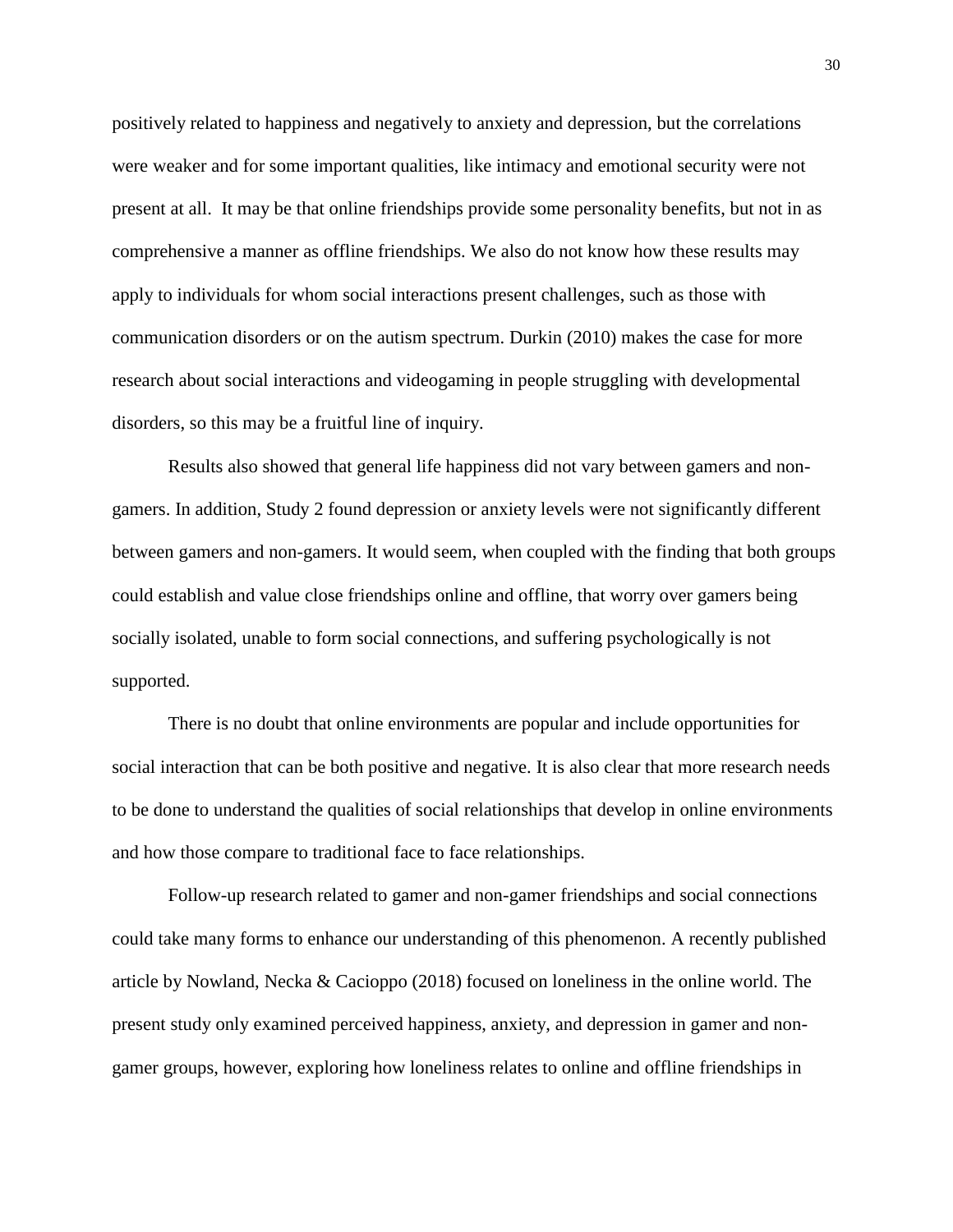gamers and non-gamers would be a valuable avenue to pursue. Additionally, it would also be valuable to see how this finding varies by personal qualities of gamers and non-gamers, such as gender, age, or the amount of time spent immersed in online environments. A final avenue of research that could be explored is examining how online friendships function in virtual reality vs. non-VR online environments. vs. face to face environments. We know very little about social functioning in virtual reality, even though this form of online entertainment is quickly growing in popularity (Lessick & Kraft, 2017; Loureiro, Guerreiro, Eloy, Langaro, & Panchapakesan, 2018). While the present study provides some intriguing information about friendship quality in young adults, and the results are optimistic about online social interactions, follow-up research will be important to fully understand both online and offline friendship dynamics.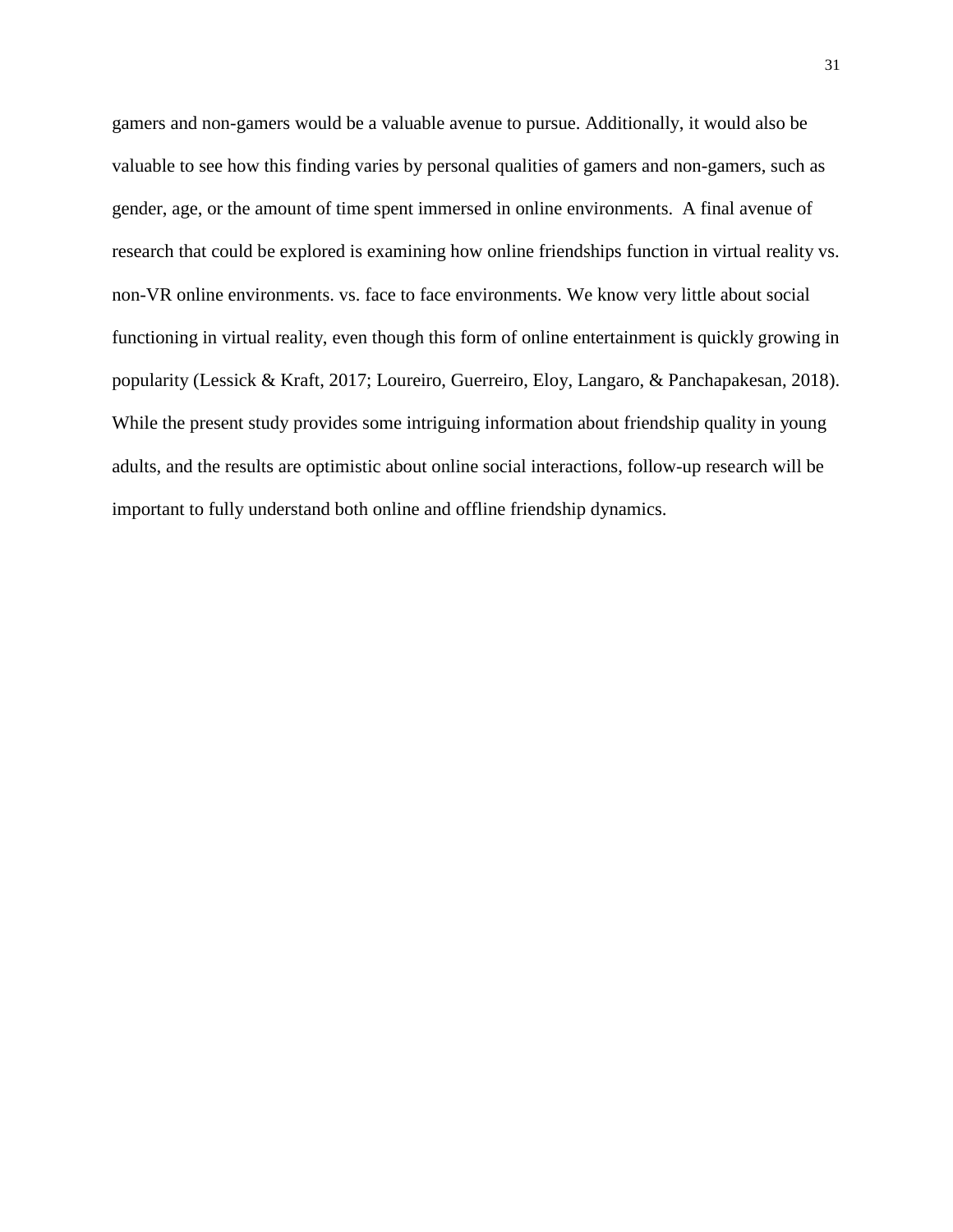## **Conflict of interest statement**

On behalf of all authors, the corresponding author states that there is no conflict of interest. No funding was provided by any agency, government or private, to conduct this study.

## **Ethical Approval Statement**

The current study was approved by Embry-Riddle Aeronautical University's Institutional Review Board. Approval number was 19-110.

## **Informed Consent**

Informed consent was obtained from all individual participants included in the study. At the beginning of the online survey, the Consent Form was given. The consent form was prepared by specified IRB guidelines and approved as part of the overall IRB review. Each participant was asked if they understood the Consent Form and provided agreement with the terms.

## **Data Availability**

The datasets generated during and/or analyzed during the current study are available from the corresponding author on reasonable request.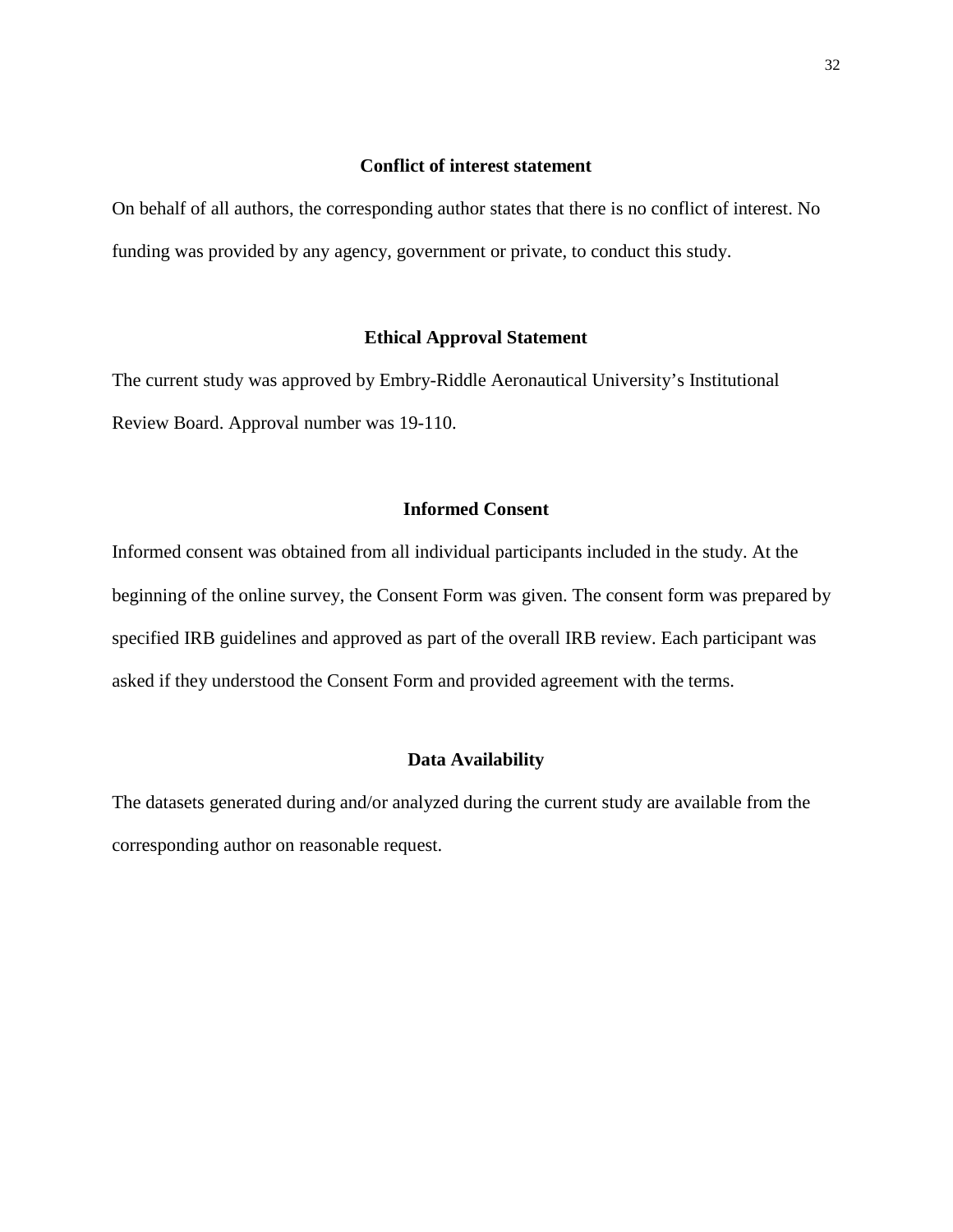#### **References**

- Aboud, F. E., & Mendelson, M. J. (1996). Determinants of friendship selection and quality: Developmental perspectives .In A.F. Newcomb, W. M. Bukowski, & W. W. Hartup (Eds.), *Friendship in children and adolescents.* Cambridge: Cambridge University Press.
- Aboud, F. E., & Mendelson, M. J. (November, 1992). *Measurement and determinants of friendship quality.* Invited address to Conference on Friendship in Childhood and Adolescence, Montreal, Quebec.
- American Psychological Association (2020). Resolution on violent video games. February 2020 revision to the 2015 resolution. Retrieved from[: https://www.apa.org/news/press/releases/2020/03/violent-video-games-behavior](https://www.apa.org/news/press/releases/2020/03/violent-video-games-behavior)

American Psychological Association (2015a). Resolution on violent video games. Retrieved from:

[http://www.apa.org/about/policy/violent-video-games.aspx.](http://www.apa.org/about/policy/violent-video-games.aspx)

American Psychological Association (2015b). APA review confirms link between playing violent video games and aggression. Retrieved from:<http://www.apa.org/news/press/releases/2015/08/violent-video-games.aspx.>

American Psychological Association (2005). APA Council deliberations from the 2005 Video Game Resolution. Retrieved FROM: [https://www.scribd.com/document/325420128/APA-Council-Deliberations-from-the-2005-](https://www.scribd.com/document/325420128/APA-Council-Deliberations-from-the-2005-Video-Game-Resolution) [Video-Game-Resolution.](https://www.scribd.com/document/325420128/APA-Council-Deliberations-from-the-2005-Video-Game-Resolution)

- Asher S.R., Parker J.G. (1989). Significance of peer relationship problems in childhood. In: Schneider B.H., Attili G., Nadel J., Weissberg R.P. (eds) *Social Competence in Developmental Perspective. NATO ASI Series (Series D: Behavioural and Social Sciences), vol 51.* Springer, Dordrecht.
- Bonenfant, M., Lafrance St-Martin, L. I., Prégent, F., & Crémier, L. (2018). Social systems and behavioral norms: The comparative case study of Guild Wars II and League of Legends. *Social Interaction in Virtual Worlds*, 130- 161.
- Bradshaw, K. M. & Saha, S. (2010). Academic administrators and the challenge of social networking sites. In [Levmore,](https://search-proquest-com.ezproxy.libproxy.db.erau.edu/psycinfo/pubidlinkhandler/sng/pub/The+offensive+Internet:+Speech,+privacy,+and+reputation/$N/23494/DocView/1023199912/abstract/55A8D40992FF4A63PQ/13?accountid=27203)  [S., & Nussbaum, M. \(Eds.\),](https://search-proquest-com.ezproxy.libproxy.db.erau.edu/psycinfo/pubidlinkhandler/sng/pub/The+offensive+Internet:+Speech,+privacy,+and+reputation/$N/23494/DocView/1023199912/abstract/55A8D40992FF4A63PQ/13?accountid=27203) *[The offensive Internet: Speech, privacy, and reputation](https://search-proquest-com.ezproxy.libproxy.db.erau.edu/psycinfo/pubidlinkhandler/sng/pub/The+offensive+Internet:+Speech,+privacy,+and+reputation/$N/23494/DocView/1023199912/abstract/55A8D40992FF4A63PQ/13?accountid=27203)*. Cambridge, MA, US: Harvard University Press.
- Buhrmester, D. (1990). Intimacy of friendship, interpersonal competence, and adjustment during preadolescence and adolescence. *Child Development, 61*,1101-1111.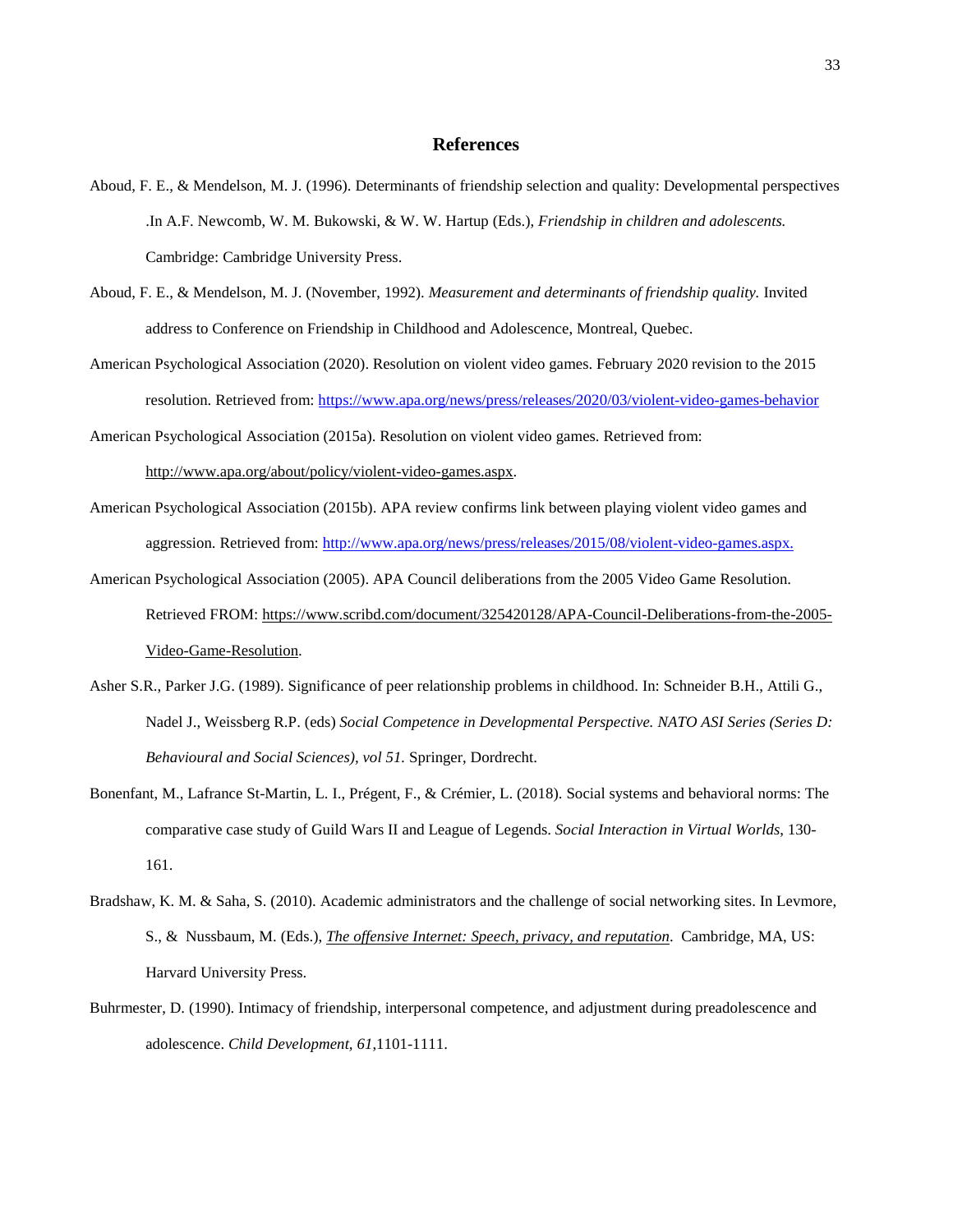- Buhrmester, D., & Furman, W. (1987). The development of companionship and intimacy. *Child Development, 58*,1101- 1113.
- Bukowski, W. M., Hoza, B., & Boivin, M. (1994). Measuring friendship quality during pre- and early adolescence: The development and psychometric properties of the Friendship Qualities Scale*. Journal of Social and Personal Relationships,11*,471-484.
- Carras, M. C., Porter, A. M., Van Rooij, A.J., King, D., Lange, A., Carras, M., & Labrique, A. (2017). Gamers' insights into the phenomenology of normal gaming and game "addiction": A mixed methods study. *Computers in Human Behavior, 79,* 238 – 246.
- Copenhaver A. & Ferguson, C. J. (2018). Selling violent video game solutions: A look inside the APA's internal notes leading to the creation of the APA's 2005 resolution on violence invideo games and interactive media. *International Journal of Law and Psychiatry 57*, 77–84. [Https://doi.org/10.1016/j.ijlp.2018.01.004](https://doi.org/10.1016/j.ijlp.2018.01.004)
- Demir, M., & Weitekamp, L. A. (2007). "I am so happy cause today I found my friend: Friendship and personality as predictors of happiness": Erratum. *Journal of Happiness Studies: An Interdisciplinary Forum on Subjective Well-Being, 8*(2), 21[3.](https://psycnet.apa.org/doi/10.1007/s10902-006-9034-1) [https://doi.org/10.1007/s10902-006-9034-1](https://psycnet.apa.org/doi/10.1007/s10902-006-9034-1)
- Demir, M., Özen, A., & Doğan, A. (2012). Friendship, perceived mattering and happiness: A study of American and Turkish college students. *The Journal of Social Psychology*, *152*(5), 659-664.
- Diener, E., Kesebir, P., & Tov, W. (2009). *Happiness.* In M. R. Leary & R. H. Hoyle (Eds.), *Handbook of individual differences in social behavior* (p. 147–160). The Guilford Press.
- Diener, E., Lucas, R. E., & Oishi, S. (2002). Subjective well-being: The science of happiness and life satisfaction. *Handbook of Positive Psychology*, *2*, 63-73.
- Ditchthelabel.org (2017). In:Game abuse: The extent and nature of online bullying within digital gaming environments. Retrieved from<https://us.ditchthelabel.org/wp-content/uploads/sites/2/2017/05/InGameAbuse.pdf>May 22, 2018.
- Domahidi, E., Festl, R., & Quandt, T. (2014). To dwell among gamers: Investigating the relationship between social online game use and gaming-related friendships. *Computers in Human Behavior, 35*, 107-115.
- Domahidi, E. Breuer, J., Kowert, R., Festl, R., & Quandt, T. (2016). A longitudinal analysis of gaming and nongaming- related friendships and social support among social online game players. *Media Psychology*, DOI: 10.1080/15213269.2016.1257393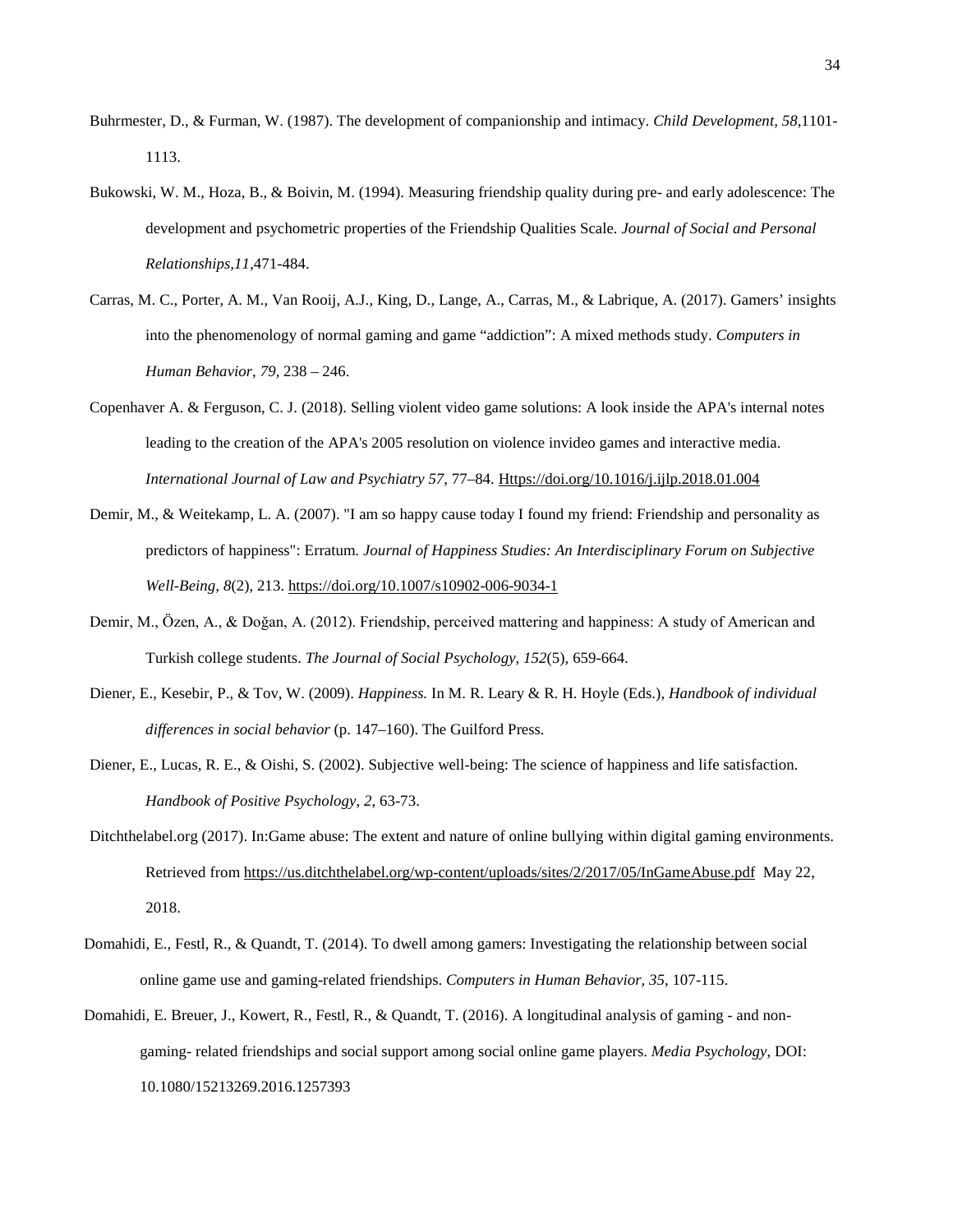- Durkin, k. (2010). Videogames and young people with developmental disorders. *Review of General Psychology, 14* (2), 122-140.
- Ferguson, C. J., & Wang, J. C. (2019). Aggressive video games are not a risk factor for future aggression in youth: A longitudinal study. *Journal of Youth and Adolescence*, *48*(8), 1439-1451.
- Ferguson, C.J. & Coperhaver, A. & Markey, P. (2020). Reexamining the findings of the American Psychological Association's 2015 Task Force on Violent Media: A Meta-Analysis. *Perspectives in Psychological Science, 15* (4), 1-21.
- Elson, M., Ferguson, C. J., Gregerson, M., Hogg, J. L., Ivory, J., Klisanin, D., ... & Wilson, J. (2019). Do policy statements on media effects faithfully represent the science?. *Advances in Methods and Practices in Psychological Science*, *2*(1), 12-25.
- Griffiths, D. M., Hussain, Z., Grusser, M. S., Thalemann, R., Cole H., Davies, N.O. M., & Chappell, D. (2011). Social interactions in online gaming. *International Journal Of Game-Based Learning, 1*(4), 20-36.
- Hills, P., & Argyle, M. (2002). The Oxford Happiness Questionnaire: a compact scale for the measurement of psychological well-being. *Personality and Individual Differences, 33*, 1073-1082.
- Hu, C., Kumar, S., Huang, J., & Ratnavelu, K. (2017). Disinhibition of negative true self for identity reconstructions in cyberspace: Advancing self-discrepancy theory for virtual setting. *PLoS ONE, 12*(4), Article e017562[3.](https://psycnet.apa.org/doi/10.1371/journal.pone.0175623) [https://doi.org/10.1371/journal.pone.0175623](https://psycnet.apa.org/doi/10.1371/journal.pone.0175623)
- Hussain, Z., & Griffiths, M. D. (2014). A qualitative analysis of online gaming: social interaction, community, and game design. *International Journal of Cyber Behavior, Psychology, and Learning, 4*(2), 41-57.
- King, D. L., Delfabbro, P. H., & Griffiths. M. D. (2013). Trajectories of problem video gaming among adult regular gamers: an 18-month longitudinal study. *Cyberpsychology, Behavior & Social Networking, 16* (1).
- Kowert, R., Domahidi, E., Festl, R., & Quandt, T. (2014). Social gaming, lonely life? The impact of digital game play on adolescents' social circles. *Computers in Human Behavior, 36*, 385-390.
- Kowert, R., Domahidi, E., & Quandt, T. (2014). The Relationship between online video game involvement and gamingrelated friendships among emotionally sensitive individuals. *Cyberpsychology, Behavior, and Social Networking, 17*(7), 447-453.
- Kowert, R., & Oldmeadow, J. A. (2013). A social reputation: Exploring the relationship between online video game involvement and social competence*. Computers in Human Behavior, 29*, 1872-1878.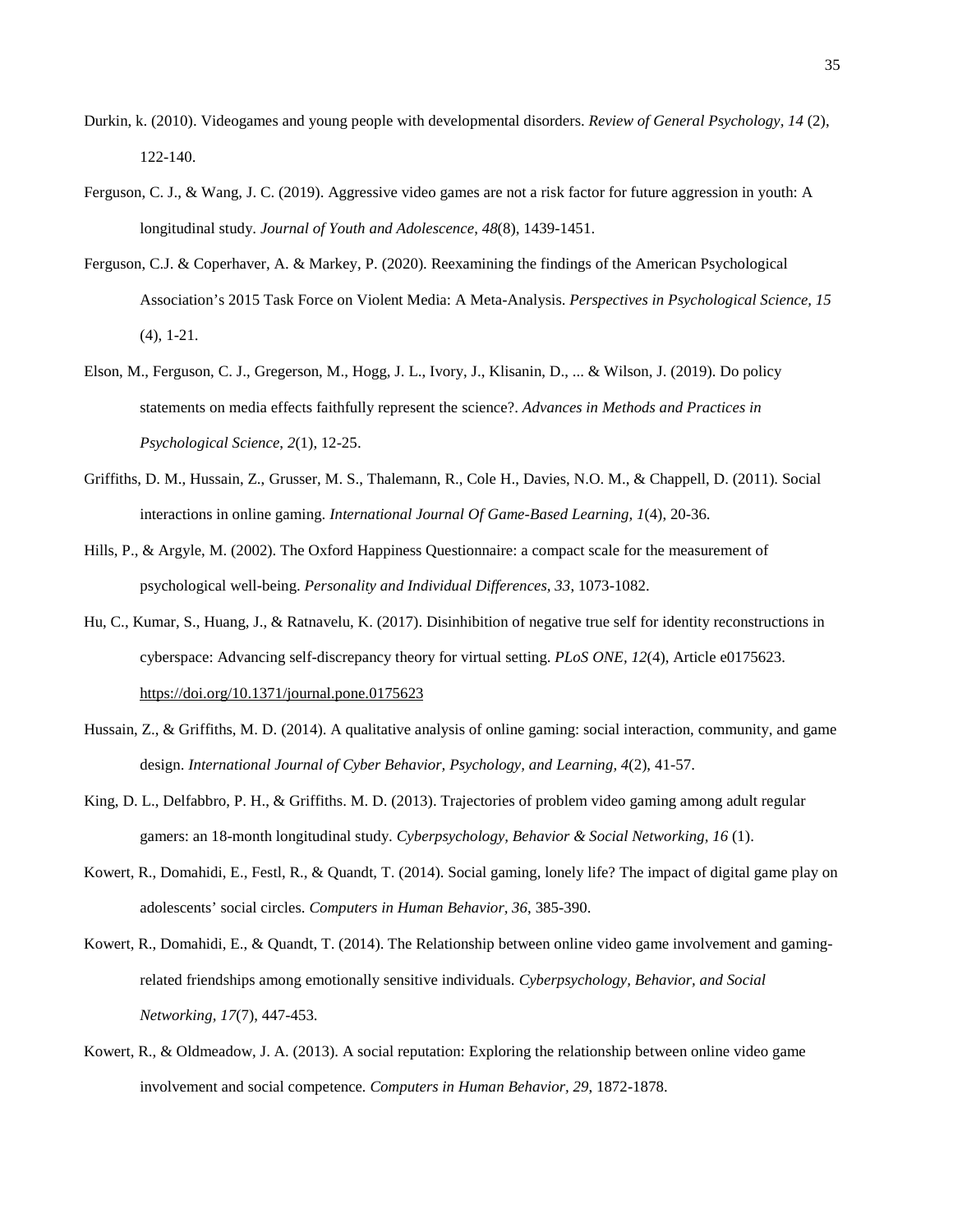- Kowert, R., & Oldmeadow, J. A. (2015). Playing for social comfort: online video game play as a social accommodator for the insecurely attached. *Computers in Human Behavior, 53*, 556-566.
- La Greca, A. M., & Harrison, H. M. (2005). Adolescent peer relations, friendships, and romantic relationships: Do they predict social anxiety and depression?. *Journal of Clinical Child and Adolescent Psychology*, *34*(1), 49-61.
- Lessick, S., & Kraft, M. (2017). Facing reality: the growth of virtual reality and health sciences libraries. *Journal of the Medical Library Association. 105* (4), 407-417.

doi[:http://dx.doi.org.ezproxy.libproxy.db.erau.edu/10.5195/jmla.2017.329](http://dx.doi.org.ezproxy.libproxy.db.erau.edu/10.5195/jmla.2017.329)

Levine, D. T., & Stekel, D. J. (2016). So why have you added me? Adolescent girls' technology-mediated attachments and relationships. *Computers in Human Behavior, 63,* 25–34. [https://doi.org/10.1016/j.chb.2016.05.011](https://psycnet.apa.org/doi/10.1016/j.chb.2016.05.011)

Life Course Associates (2014). The new face of gamers. Retrieved from [http://www.lifecourse.com/assets/files/The%20New%20Face%20of%20Gamers\\_June\\_2014.pdf,](http://www.lifecourse.com/assets/files/The%20New%20Face%20of%20Gamers_June_2014.pdf) May 22, 2018.

- Liu, D., Li, X., & Santhanam, R. (2013). Digital games and beyond: what happens when players compete? *MISQ, 37*(1), 111-124.
- Loureiro, S.M.C., Guerreiro, J., Eloy, S., Langaro, D., & Panchapakesan, P. (2018). Understanding the use of Virtual Reality in Marketing: A text mining-based review. *Journal of Business Research*, *100*, 514-530. Doi : <https://doi.org/10.1016/j.jbusres.2018.10.055>
- Lovibond, P. F., & Lovibond, S. H. (1995). The structure of negative emotional states: Comparison of the Depression Anxiety Stress Scales (DASS) with the Beck Depression and Anxiety Inventories. *Behaviour research and therapy*, *33*(3), 335-343.
- Lyubomirsky, S., Tkach, C., & DiMatteo, M. R. (2006). What are the differences between happiness and self-esteem. *Social indicators research*, *78*(3), 363-404.
- Marino, C., Vieno, A., Pastore, M., Albery, I. P., Frings, D., & Spada, M. M. (2016). Modeling the contribution of personality, social identity and social norms to problematic Facebook use in adolescents. *Addictive behaviors, 63*, 51–56. https://doi.org/10.1016/j.addbeh.2016.07.001
- Mendelson, M. J. & Aboud, F. (2014). McGill Friendship Questionnaire- Friendship Functions. Available from Measurement Instrument Database for the Social Science. Retrieved fro[m http://www.midss.org/mcgill](http://www.midss.org/mcgill-friendship-questionnaire-friendship-functions)[friendship-questionnaire-friendship-functions](http://www.midss.org/mcgill-friendship-questionnaire-friendship-functions)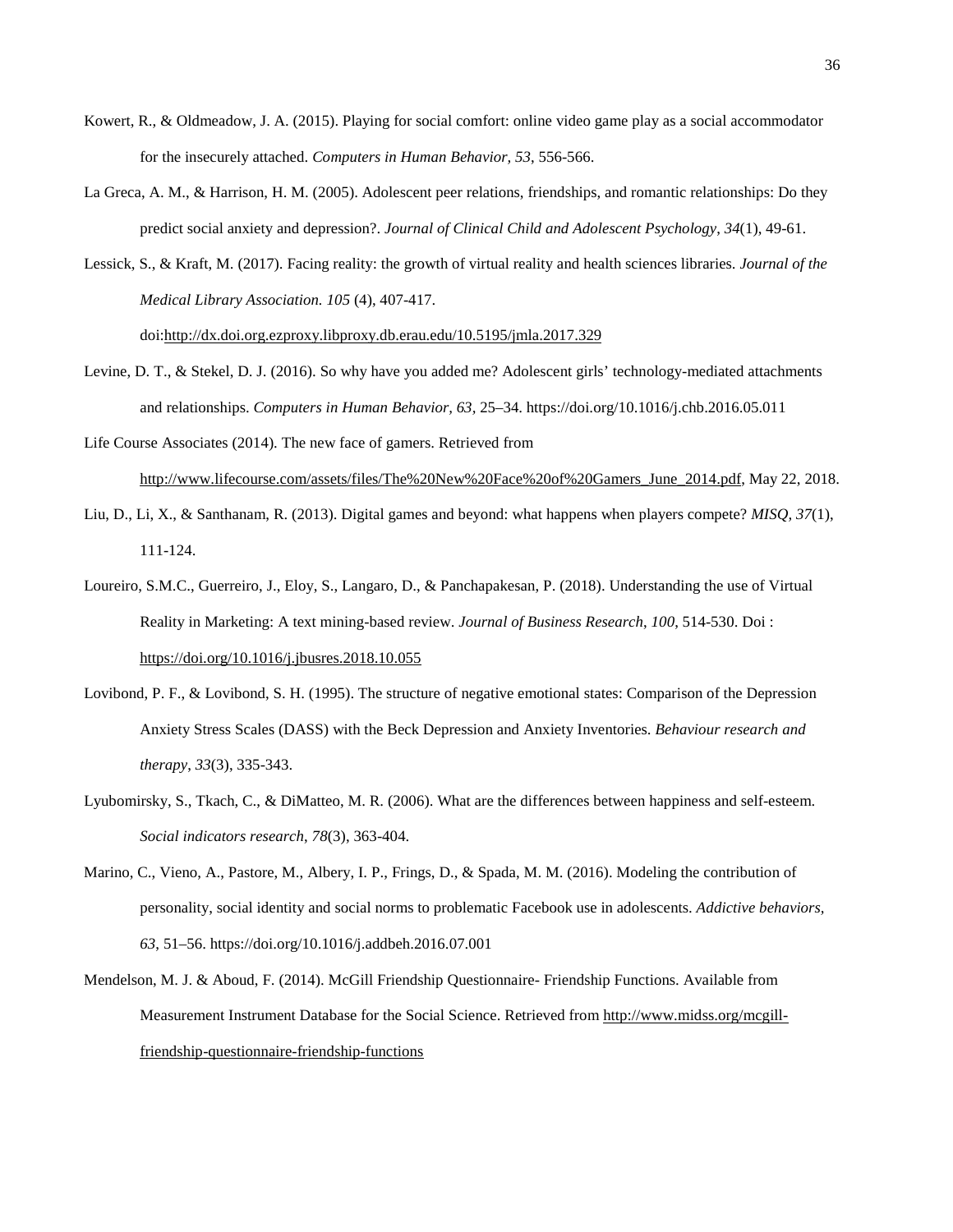- Moncur, W., Orzech, K. M., & Neville, F. G. (2016). Fraping, social norms and online representations of self. *Computers in Human Behavior, 63*, 125-131. DOI: 10.1016/j.chb.2016.05.042
- Nie, N. H. (2001). Sociability, interpersonal relations, and the Internet: Reconciling conflicting findings. *The American Behavioral Scientist, 45*(3). 420-435.
- Nowland, R., Necka, E. A., & Cacioppo, J. T. (2018). Loneliness and social internet use: pathways to reconnection in a digital world. *Perspectives on Psychological Science, 13*(1), 70-87.
- Osman, A., Wong, J. L., Bagge, C. L., Freedenthal, S., Gutierrez, P. M., & Lozano, G. (2012). The depression anxiety stress Scales—21 (DASS‐21): further examination of dimensions, scale reliability, and correlates. *Journal of Clinical Psychology*, *68*(12), 1322-1338.
- PaaBen, B., Morgenroth, T., & Stratemeyer, M. (2017). What is a true gamer? The male Gamer stereotype and the marginalization of women in video game culture. *Sex Roles, 76*, 421-435.
- Page-Gould, E., Mendoza-Denton, R., & Tropp, L. R. (2008). With a little help from my cross-group friend: Reducing anxiety in intergroup contexts through cross-group friendship. *Journal of Personality and Social Psychology, 95*(5), 1080–1094[. https://doi.org/10.1037/0022-3514.95.5.1080](https://doi.org/10.1037/0022-3514.95.5.1080)
- Pankoke-Babatz, U., & Jeffrey, P. (2002). Documented Norms and Conventions on the Internet, *International Journal of Human-Computer Interaction, 14*:2, 219-235.
- Parker, J. G., & Asher, S. R. (1989). Friendship Quality Questionnaire-Revised: instrument and administration manual. University of Michigan.
- Pew Research Center (2018a). Social media fact sheet. Retrieved fro[m http://www.pewinternet.org/fact-sheet/social](http://www.pewinternet.org/fact-sheet/social-media/)[media/](http://www.pewinternet.org/fact-sheet/social-media/) on May 22, 2018.
- Pew Research Center (2018b). The future of well-being in a tech-saturated world. Retrieved from <http://www.pewinternet.org/2018/04/17/the-future-of-well-being-in-a-tech-saturated-world/> on May 22, 2018.
- Pierce, T. (2009). Social anxiety and technology: Face-to-face communication versus technological communication among teens. *Computers in Human Behavior, 25*, 1367-1372.
- Primack, B. A., Shensa, A., Escobar-Viera, C. G., Barrett, E. L., Sidani, J. E., Colditz, J. B., & James, A. E. (2017). Use of multiple social media platforms and symptoms of depression and anxiety: A nationally-representative study among US young adults. *Computers in human behavior*, *69*, 1-9.